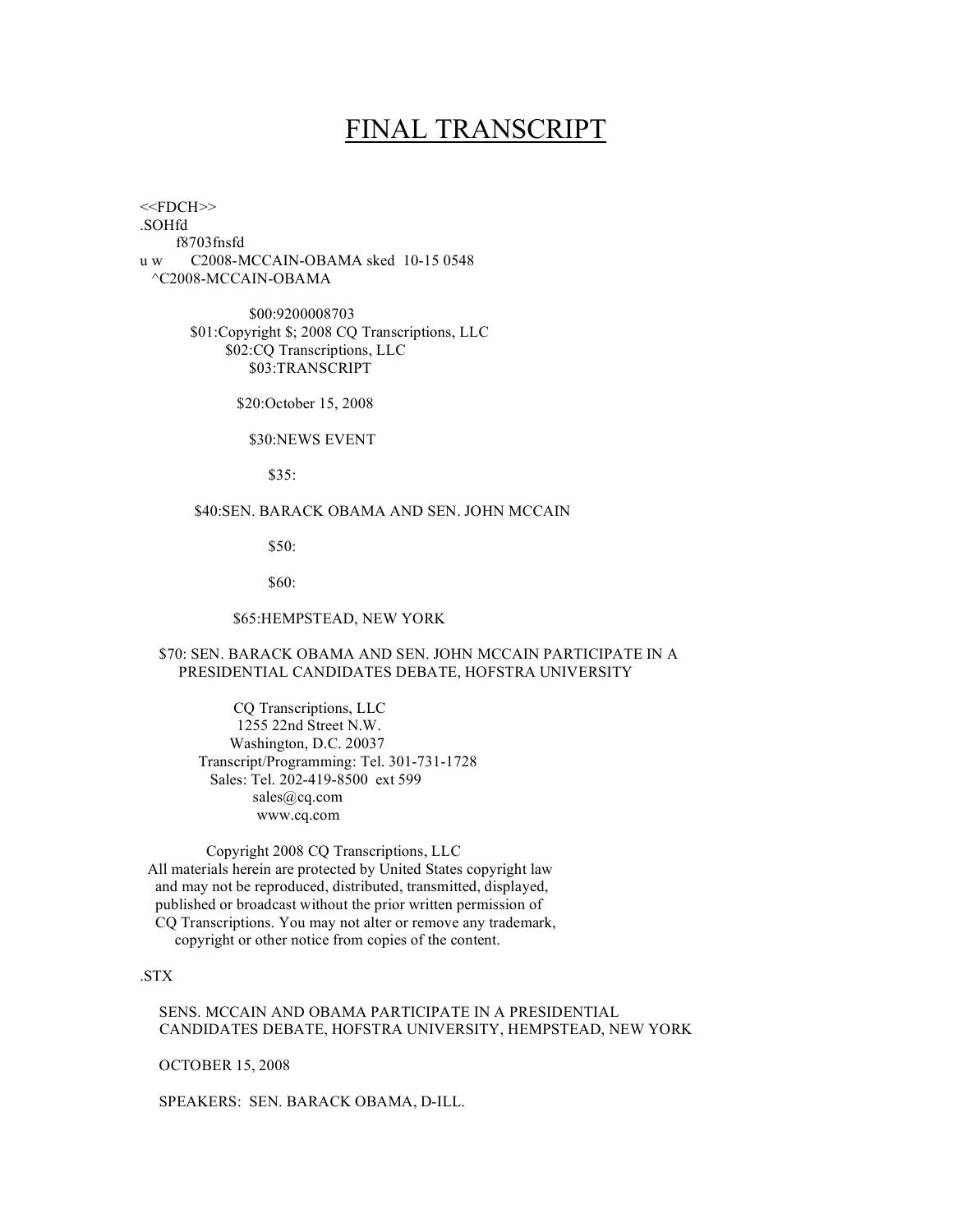#### SEN. JOHN MCCAIN, R-ARIZ.

#### BOB SCHIEFFER, MODERATOR

[\*]

 SCHIEFFER: Good evening. And welcome to the third and last presidential debate of 2008, sponsored by the Commission on Presidential Debates. I'm Bob Schieffer of CBS News.

 The rules tonight are simple. The subject is domestic policy. I will divide the next hour-and-a-half into nine-minute segments.

 I will ask a question at the beginning of each segment. Each candidate will then have two minutes to respond, and then we'll have a discussion.

 I'll encourage them to ask follow-up questions of each other. If they do not, I will.

 The audience behind me has promised to be quiet, except at this moment, when we welcome Barack Obama and John McCain.

(APPLAUSE)

Gentlemen, welcome.

 By now, we've heard all the talking points, so let's try to tell the people tonight some things that they -- they haven't heard. Let's get to it.

 Another very bad day on Wall Street, as both of you know. Both of you proposed new plans this week to address the economic crisis.

 Senator McCain, you proposed a \$52 billion plan that includes new tax cuts on capital gains, tax breaks for seniors, write-offs for stock losses, among other things.

 Senator Obama, you proposed \$60 billion in tax cuts for middleincome and lower-income people, more tax breaks to create jobs, new spending for public works projects to create jobs.

I will ask both of you: Why is your plan better than his?

Senator McCain, you go first.

MCCAIN: Well, let -- let me say, Bob, thank you.

And thanks to Hofstra.

 And, by the way, our beloved Nancy Reagan is in the hospital tonight, so our thoughts and prayers are going with you.

It's good to see you again, Senator Obama.

Americans are hurting right now, and they're angry. They're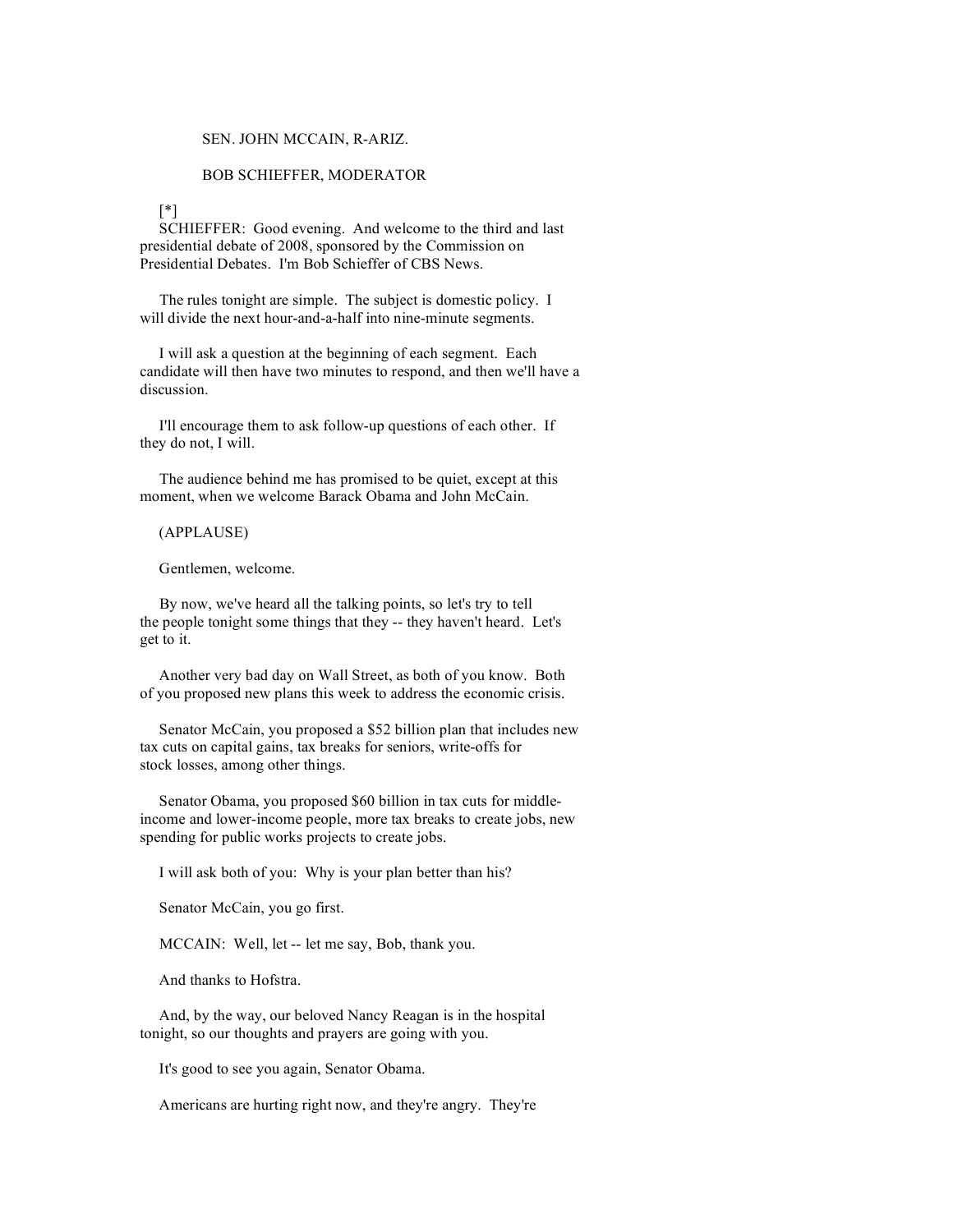hurting, and they're angry. They're innocent victims of greed and excess on Wall Street and as well as Washington, D.C. And they're angry, and they have every reason to be angry.

 And they want this country to go in a new direction. And there are elements of my proposal that you just outlined which I won't repeat.

 But we also have to have a short-term fix, in my view, and longterm fixes.

Let me just talk to you about one of the short-term fixes.

 The catalyst for this housing crisis was the Fannie and Freddie Mae that caused subprime lending situation that now caused the housing market in America to collapse.

 I am convinced that, until we reverse this continued decline in home ownership and put a floor under it, and so that people have not only the hope and belief they can stay in their homes and realize the American dream, but that value will come up.

 Now, we have allocated \$750 billion. Let's take 300 of that billion and go in and buy those home loan mortgages and negotiate with those people in their homes, 11 million homes or more, so that they can afford to pay the mortgage, stay in their home.

Now, I know the criticism of this.

 MCCAIN: Well, what about the citizen that stayed in their homes? That paid their mortgage payments? It doesn't help that person in their home if the next door neighbor's house is abandoned. And so we've got to reverse this. We ought to put the homeowners first. And I am disappointed that Secretary Paulson and others have not made that their first priority.

SCHIEFFER: All right. Senator Obama?

 OBAMA: Well, first of all, I want to thank Hofstra University and the people of New York for hosting us tonight and it's wonderful to join Senator McCain again, and thank you, Bob.

 I think everybody understands at this point that we are experiencing the worst financial crisis since the Great Depression. And the financial rescue plan that Senator McCain and I supported is an important first step. And I pushed for some core principles: making sure that taxpayer can get their money back if they're putting money up. Making sure that CEOs are not enriching themselves through this process.

 And I think that it's going to take some time to work itself out. But what we haven't yet seen is a rescue package for the middle class. Because the fundamentals of the economy were weak even before this latest crisis. So I've proposed four specific things that I think can help.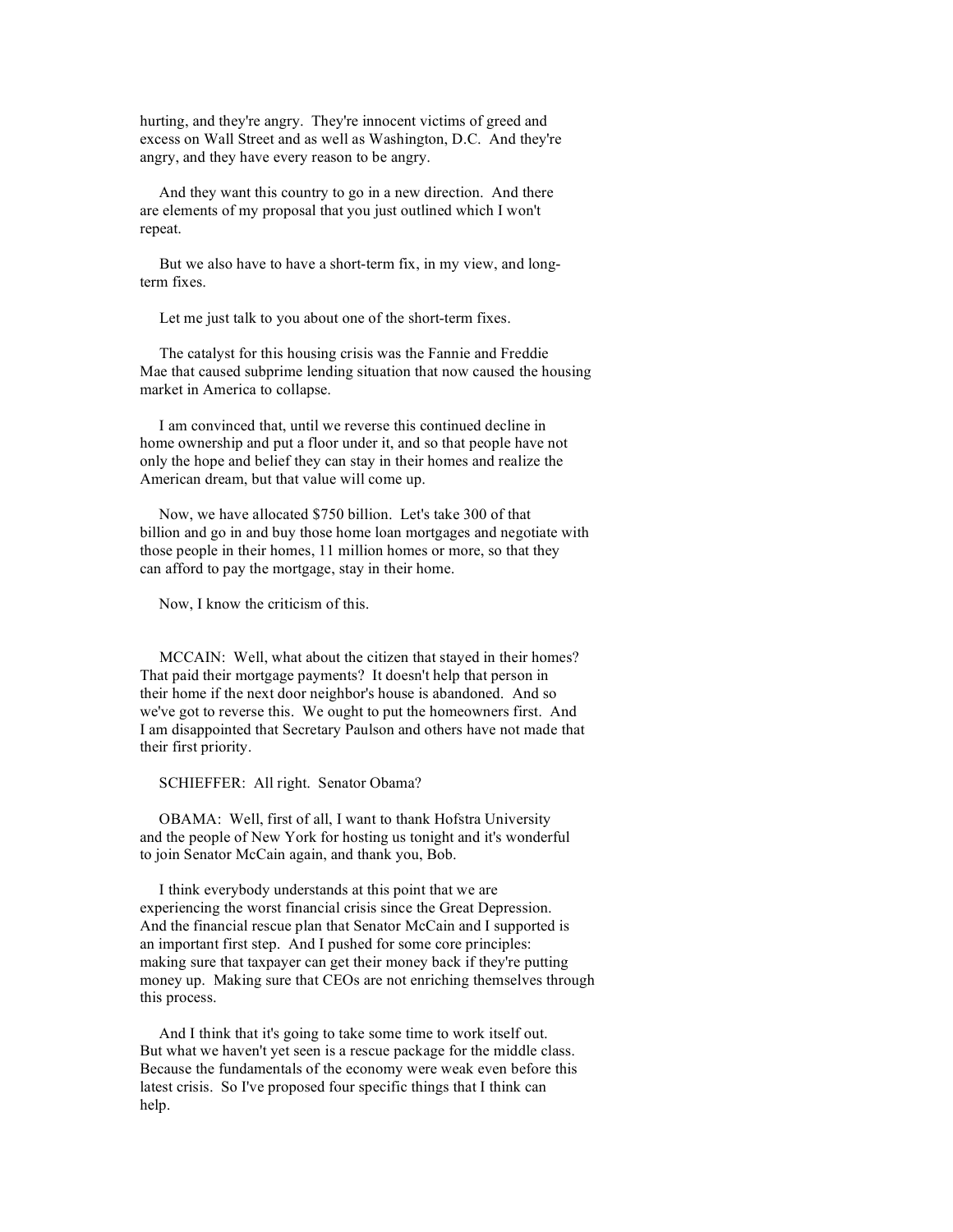Number one, let's focus on jobs. I want to end the tax breaks for companies that are shipping jobs overseas and provide a tax credit for every company that's creating a job right here in America.

 Number two, let's help families right away by providing them a tax cut -- a middle-class tax cut for people making less than \$200,000, and let's allow them to access their IRA accounts without penalty if they're experiencing a crisis.

 Now Senator McCain and I agree with your idea that we've got to help homeowners. That's why we included in the financial package a proposal to get homeowners in a position where they can renegotiate their mortgages.

 I disagree with Senator McCain in how to do it, because the way Senator McCain has designed his plan, it could be a giveaway to banks if we're buying full price for mortgages that now are worth a lot less. And we don't want to waste taxpayer money. And we've got to get the financial package working much quicker than it has been working.

 Last point I want to make, though. We've got some long-term challenges in this economy that have to be dealt with. We've got to fix our energy policy that's giving our wealth away. We've got to fix our health care system and we've got to invest in our education system for every young person to be able to learn.

SCHIEFFER: All right. Would you like to ask him a question?

MCCAIN: No. I would like to mention that a couple days ago Senator Obama was out in Ohio and he had an encounter with a guy who's a plumber, his name is Joe Wurzelbacher.

 Joe wants to buy the business that he has been in for all of these years, worked 10, 12 hours a day. And he wanted to buy the business but he looked at your tax plan and he saw that he was going to pay much higher taxes.

 You were going to put him in a higher tax bracket which was going to increase his taxes, which was going to cause him not to be able to employ people, which Joe was trying to realize the American dream.

 Now Senator Obama talks about the very, very rich. Joe, I want to tell you, I'll not only help you buy that business that you worked your whole life for and be able -- and I'll keep your taxes low and I'll provide available and affordable health care for you and your employees.

 And I will not have -- I will not stand for a tax increase on small business income. Fifty percent of small business income taxes are paid by small businesses. That's 16 million jobs in America. And what you want to do to Joe the plumber and millions more like him is have their taxes increased and not be able to realize the American dream of owning their own business.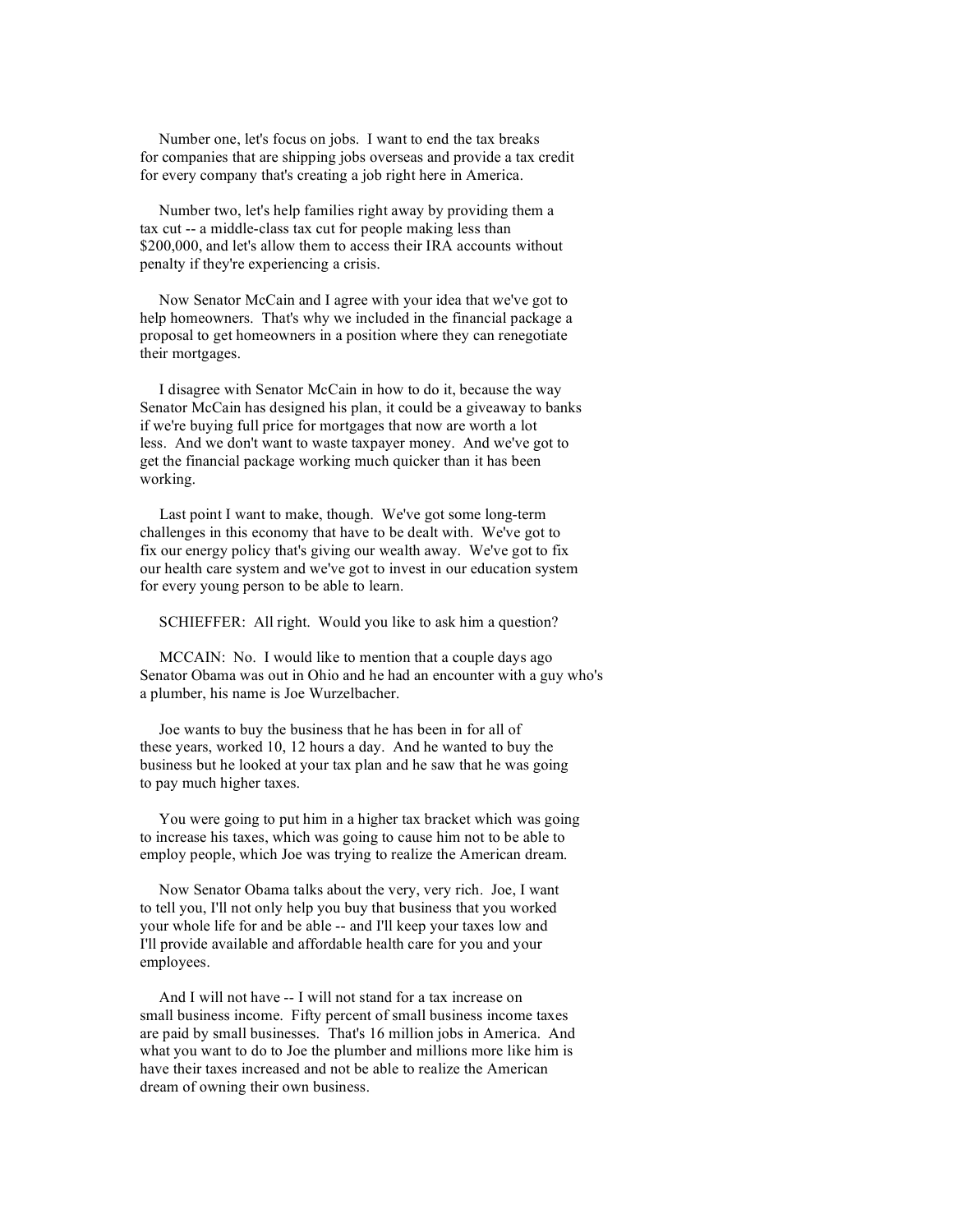SCHIEFFER: Is that what you want to do?

MCCAIN: That's what Joe believes.

 OBAMA: He has been watching ads of Senator McCain's. Let me tell you what I'm actually going to do. I think tax policy is a major difference between Senator McCain and myself. And we both want to cut taxes, the difference is who we want to cut taxes for.

 Now, Senator McCain, the centerpiece of his economic proposal is to provide \$200 billion in additional tax breaks to some of the wealthiest corporations in America. Exxon Mobil, and other oil companies, for example, would get an additional \$4 billion in tax breaks.

 What I've said is I want to provide a tax cut for 95 percent of working Americans, 95 percent. If you make more -- if you make less than a quarter million dollars a year, then you will not see your income tax go up, your capital gains tax go up, your payroll tax. Not one dime.

 And 95 percent of working families, 95 percent of you out there, will get a tax cut. In fact, independent studies have looked at our respective plans and have concluded that I provide three times the amount of tax relief to middle-class families than Senator McCain does.

 OBAMA: Now, the conversation I had with Joe the plumber, what I essentially said to him was, "Five years ago, when you were in a position to buy your business, you needed a tax cut then."

 And what I want to do is to make sure that the plumber, the nurse, the firefighter, the teacher, the young entrepreneur who doesn't yet have money, I want to give them a tax break now. And that requires us to make some important choices.

 The last point I'll make about small businesses. Not only do 98 percent of small businesses make less than \$250,000, but I also want to give them additional tax breaks, because they are the drivers of the economy. They produce the most jobs.

 MCCAIN: You know, when Senator Obama ended up his conversation with Joe the plumber -- we need to spread the wealth around. In other words, we're going to take Joe's money, give it to Senator Obama, and let him spread the wealth around.

 I want Joe the plumber to spread that wealth around. You told him you wanted to spread the wealth around.

 The whole premise behind Senator Obama's plans are class warfare, let's spread the wealth around. I want small businesses -- and by the way, the small businesses that we're talking about would receive an increase in their taxes right now.

 Who -- why would you want to increase anybody's taxes right now? Why would you want to do that, anyone, anyone in America, when we have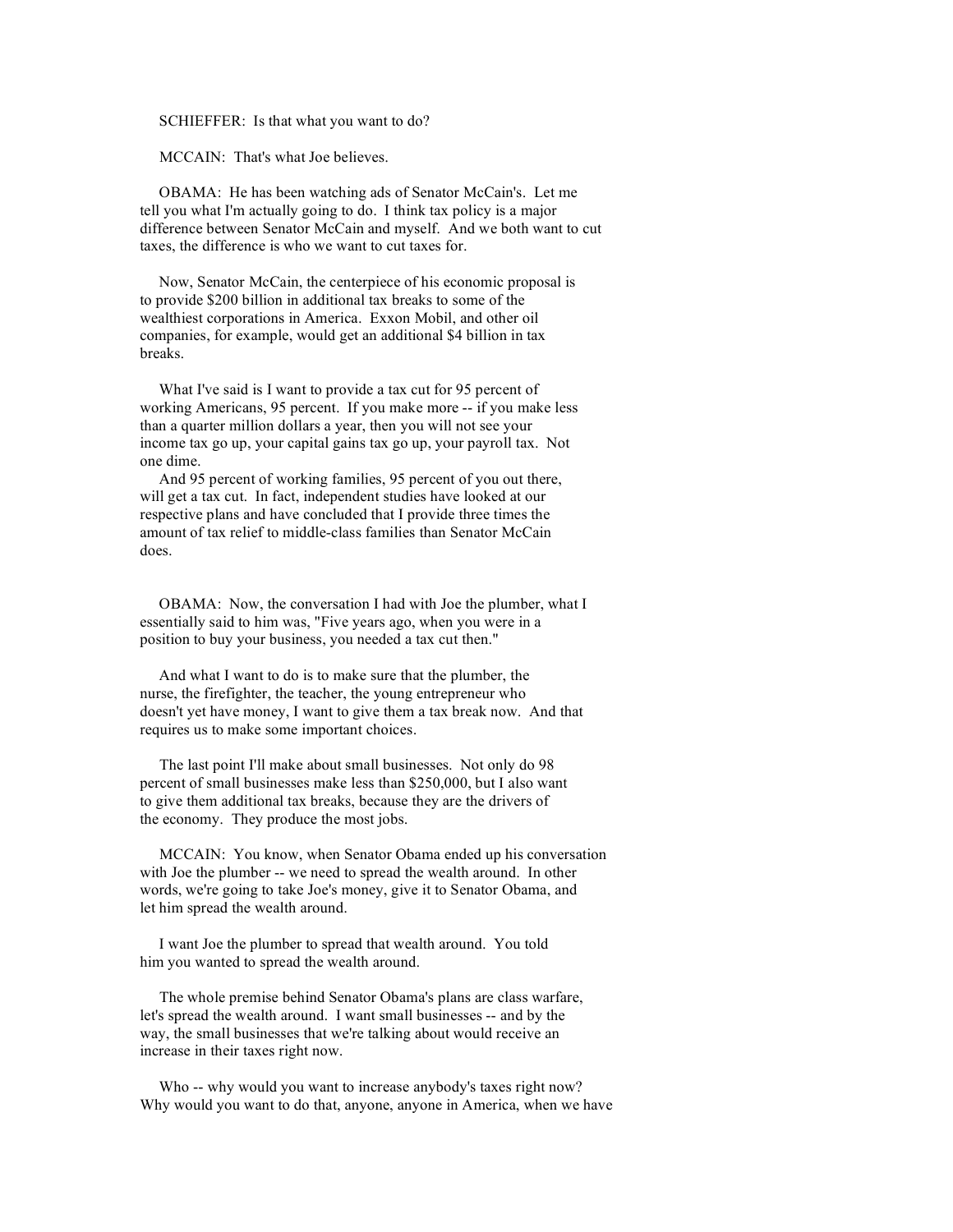such a tough time, when these small business people, like Joe the plumber, are going to create jobs, unless you take that money from him and spread the wealth around.

I'm not going to...

OBAMA: OK. Can I...

MCCAIN: We're not going to do that in my administration.

 OBAMA: If I can answer the question. Number one, I want to cut taxes for 95 percent of Americans. Now, it is true that my friend and supporter, Warren Buffett, for example, could afford to pay a little more in taxes in order...

MCCAIN: We're talking about Joe the plumber.

 OBAMA: ... in order to give -- in order to give additional tax cuts to Joe the plumber before he was at the point where he could make \$250,000.

 Then Exxon Mobil, which made \$12 billion, record profits, over the last several quarters, they can afford to pay a little more so that ordinary families who are hurting out there -- they're trying to figure out how they're going to afford food, how they're going to save for their kids' college education, they need a break.

 So, look, nobody likes taxes. I would prefer that none of us had to pay taxes, including myself. But ultimately, we've got to pay for the core investments that make this economy strong and somebody's got to do it.

 MCCAIN: Nobody likes taxes. Let's not raise anybody's taxes. OK?

OBAMA: Well, I don't mind paying a little more.

 MCCAIN: The fact is that businesses in America today are paying the second highest tax rate of anywhere in the world. Our tax rate for business in America is 35 percent. Ireland, it's 11 percent.

 Where are companies going to go where they can create jobs and where they can do best in business?

 We need to cut the business tax rate in America. We need to encourage business.

 Now, of all times in America, we need to cut people's taxes. We need to encourage business, create jobs, not spread the wealth around.

 SCHIEFFER: All right. Let's go to another topic. It's related. So if you have other things you want to say, you can get back to that.

This question goes to you first, Senator Obama.

 We found out yesterday that this year's deficit will reach an astounding record high \$455 billion. Some experts say it could go to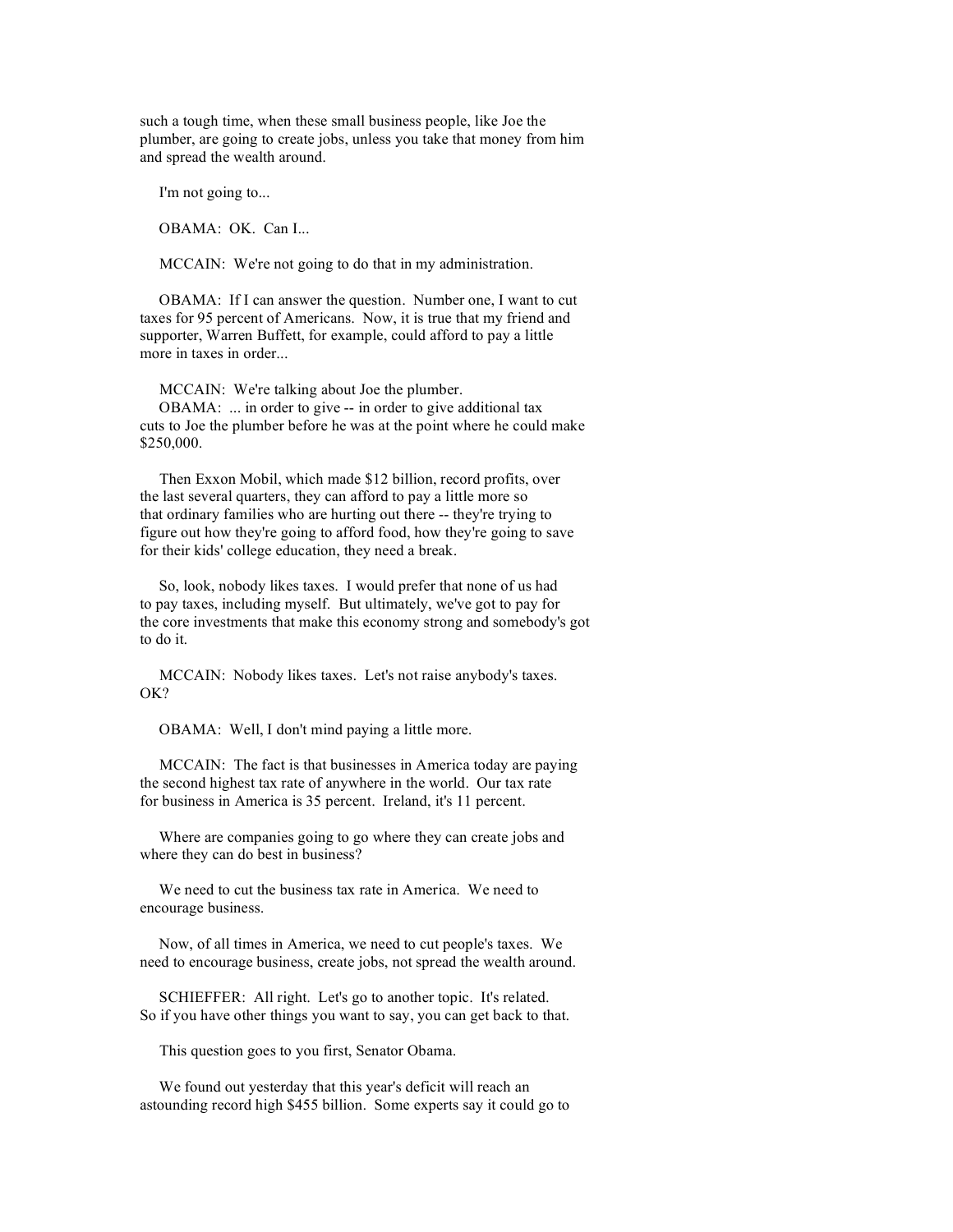#### \$1 trillion next year.

 Both of you have said you want to reduce the deficit, but the nonpartisan Committee for a Responsible Federal Budget ran the numbers on both of your proposals and they say the cost of your proposals, even with the savings you claim can be made, each will add more than \$200 billion to the deficit.

 Aren't you both ignoring reality? Won't some of the programs you are proposing have to be trimmed, postponed, even eliminated?

Give us some specifics on what you're going to cut back.

Senator Obama?

 OBAMA: Well, first of all, I think it's important for the American public to understand that the \$750 billion rescue package, if it's structured properly, and, as president, I will make sure it's structured properly, means that ultimately taxpayers get their money back, and that's important to understand.

 But there is no doubt that we've been living beyond our means and we're going to have to make some adjustments.

 Now, what I've done throughout this campaign is to propose a net spending cut. I haven't made a promise about...

SCHIEFFER: But you're going to have to cut some of these programs, certainly.

 OBAMA: Absolutely. So let me get to that. What I want to emphasize, though, is that I have been a strong proponent of pay-asyou-go. Every dollar that I've proposed, I've proposed an additional cut so that it matches.

 OBAMA: And some of the cuts, just to give you an example, we spend \$15 billion a year on subsidies to insurance companies. It doesn't -- under the Medicare plan -- it doesn't help seniors get any better. It's not improving our health care system. It's just a giveaway.

 We need to eliminate a whole host of programs that don't work. And I want to go through the federal budget line by line, page by page, programs that don't work, we should cut. Programs that we need, we should make them work better.

 Now, what is true is that Senator McCain and I have a difference in terms of the need to invest in America and the American people. I mentioned health care earlier.

 If we make investments now so that people have coverage, that we are preventing diseases, that will save on Medicare and Medicaid in the future.

If we invest in a serious energy policy, that will save in the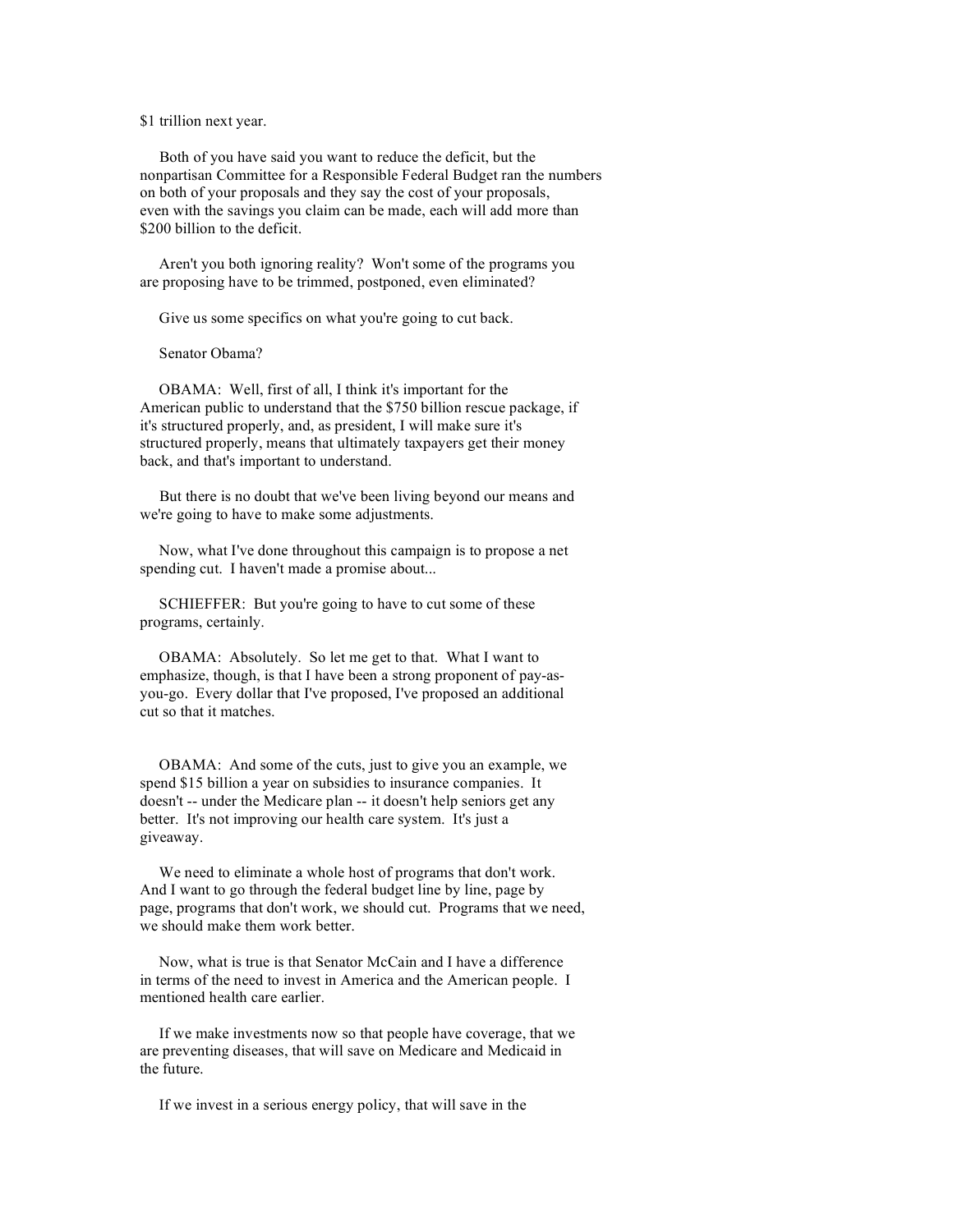amount of money we're borrowing from China to send to Saudi Arabia.

 If we invest now in our young people and their ability to go to college, that will allow them to drive this economy into the 21st century.

 But what is absolutely true is that, once we get through this economic crisis and some of the specific proposals to get us out of this slump, that we're not going to be able to go back to our profligate ways.

 And we're going to have to embrace a culture and an ethic of responsibility, all of us, corporations, the federal government, and individuals out there who may be living beyond their means.

SCHIEFFER: Time's up.

Senator?

 MCCAIN: Well, thank you, Bob. I just want to get back to this home ownership. During the Depression era, we had a thing called the home ownership loan corporation.

 And they went out and bought up these mortgages. And people were able to stay in their homes, and eventually the values of those homes went up, and they actually made money.

 And, by the way, this was a proposal made by Senator Clinton not too long ago.

 So, obviously, if we can start increasing home values, then there will be creation of wealth.

SCHIEFFER: But what...

MCCAIN: But -- OK. All right.

SCHIEFFER: The question was, what are you going to cut?

 MCCAIN: Energy -- well, first -- second of all, energy independence. We have to have nuclear power. We have to stop sending \$700 billion a year to countries that don't like us very much. It's wind, tide, solar, natural gas, nuclear, off-shore drilling, which Senator Obama has opposed.

 And the point is that we become energy independent and we will create millions of jobs -- millions of jobs in America.

 OK, what -- what would I cut? I would have, first of all, across-the-board spending freeze, OK? Some people say that's a hatchet. That's a hatchet, and then I would get out a scalpel, OK?

 Because we've got -- we have presided over the largest increase -- we've got to have a new direction for this country. We have presided over the largest increase in government since the Great Society.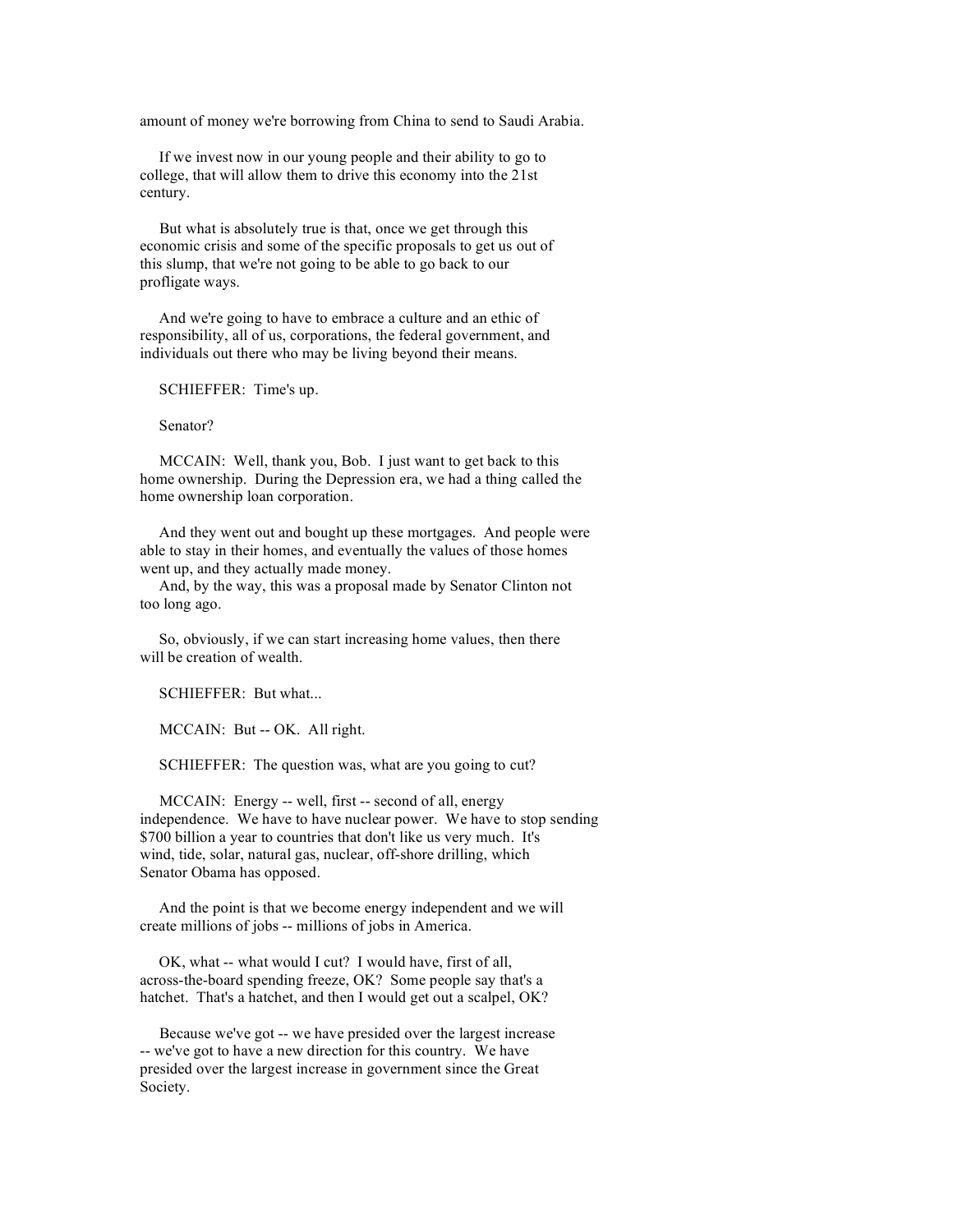Government spending has gone completely out of control; \$10 trillion dollar debt we're giving to our kids, a half-a-trillion dollars we owe China.

 I know how to save billions of dollars in defense spending. I know how to eliminate programs.

SCHIEFFER: Which ones?

 MCCAIN: I have fought against -- well, one of them would be the marketing assistance program. Another one would be a number of subsidies for ethanol.

 I oppose subsidies for ethanol because I thought it distorted the market and created inflation; Senator Obama supported those subsidies.

 I would eliminate the tariff on imported sugarcane-based ethanol from Brazil.

 I know how to save billions. I saved the taxpayer \$6.8 billion by fighting a deal for a couple of years, as you might recall, that was a sweetheart deal between an aircraft manufacturer, DOD, and people ended up in jail.

 But I would fight for a line-item veto, and I would certainly veto every earmark pork-barrel bill. Senator Obama has asked for nearly \$1 billion in pork-barrel earmark projects...

SCHIEFFER: Time's up.

 MCCAIN: ... including \$3 million for an overhead projector in a planetarium in his hometown. That's not the way we cut -- we'll cut out all the pork.

SCHIEFFER: Time's up.

 OBAMA: Well, look, I think that we do have a disagreement about an across-the-board spending freeze. It sounds good. It's proposed periodically. It doesn't happen.

 And, in fact, an across-the-board spending freeze is a hatchet, and we do need a scalpel, because there are some programs that don't work at all. There are some programs that are underfunded. And I want to make sure that we are focused on those programs that work.

 Now, Senator McCain talks a lot about earmarks. That's one of the centerpieces of his campaign.

 Earmarks account for 0.5 percent of the total federal budget. There's no doubt that the system needs reform and there are a lot of screwy things that we end up spending money on, and they need to be eliminated. But it's not going to solve the problem.

 Now, the last thing I think we have to focus on is a little bit of history, just so that we understand what we're doing going forward.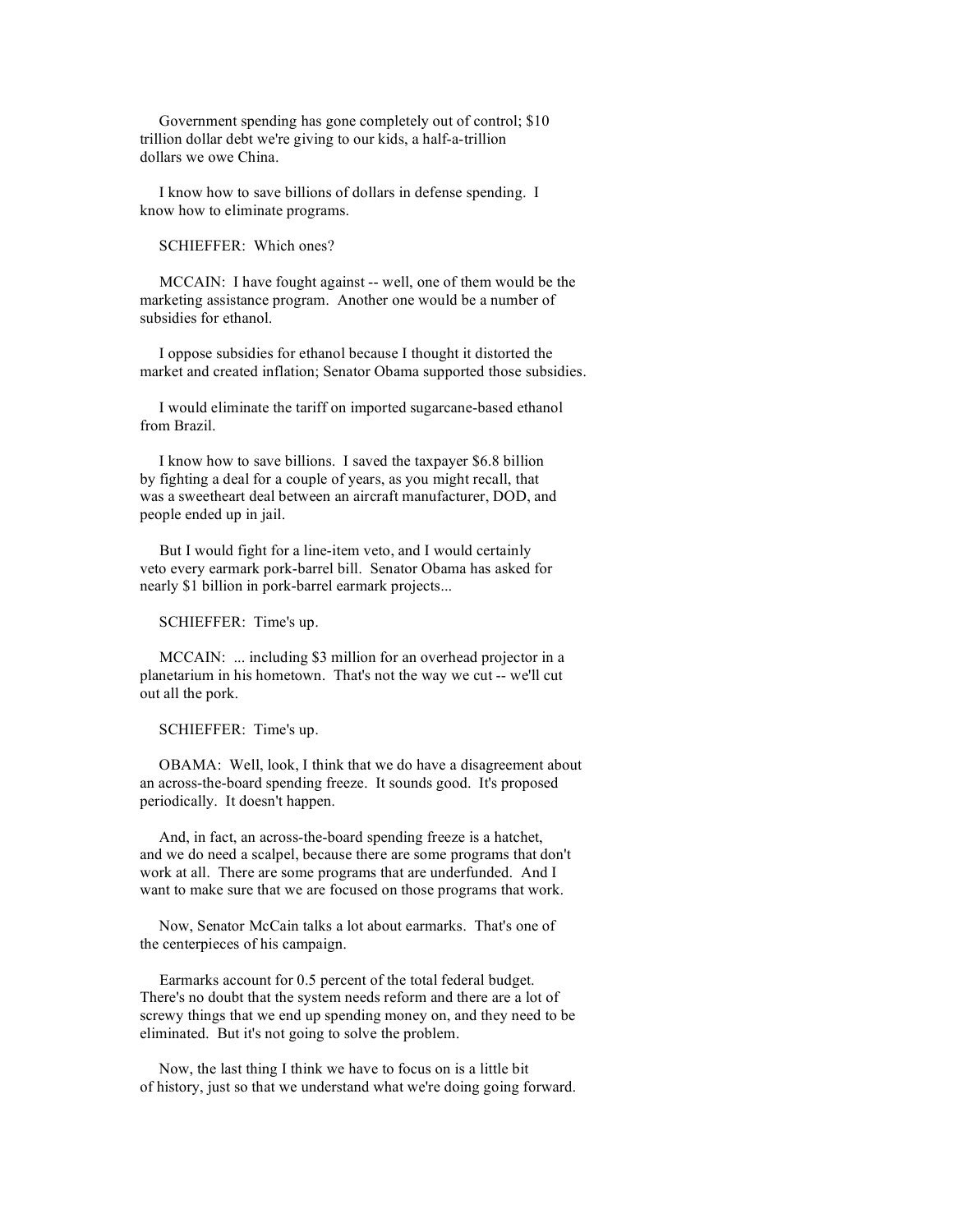When President Bush came into office, we had a budget surplus and the national debt was a little over \$5 trillion. It has doubled over the last eight years.

 OBAMA: And we are now looking at a deficit of well over half a trillion dollars.

 So one of the things that I think we have to recognize is pursuing the same kinds of policies that we pursued over the last eight years is not going to bring down the deficit. And, frankly, Senator McCain voted for four out of five of President Bush's budgets.

 We've got to take this in a new direction, that's what I propose as president.

 SCHIEFFER: Do either of you think you can balance the budget in four years? You have said previously you thought you could, Senator McCain.

MCCAIN: Sure I do. And let me tell you...

SCHIEFFER: You can still do that?

 MCCAIN: Yes. Senator Obama, I am not President Bush. If you wanted to run against President Bush, you should have run four years ago. I'm going to give a new direction to this economy in this country.

 Senator Obama talks about voting for budgets. He voted twice for a budget resolution that increases the taxes on individuals making \$42,000 a year. Of course, we can take a hatchet and a scalpel to this budget. It's completely out of control.

 The mayor of New York, Mayor Bloomberg, just imposed an acrossthe-board spending freeze on New York City. They're doing it all over America because they have to. Because they have to balance their budgets. I will balance our budgets and I will get them and I will...

SCHIEFFER: In four years?

 MCCAIN: ... reduce this -- I can -- we can do it with this kind of job creation of energy independence.

 Now, look, Americans are hurting tonight and they're angry and I understand that, and they want a new direction. I can bring them in that direction by eliminating spending.

 Senator Obama talks about the budgets I voted for. He voted for the last two budgets that had that \$24 billion more in spending than the budget that the Bush administration proposed.

 He voted for the energy bill that was full of goodies for the oil companies that I opposed. So the fact is, let's look at our records, Senator Obama. Let's look at it as graded by the National Taxpayers Union and the Citizens Against Government Waste and the other watchdog organizations.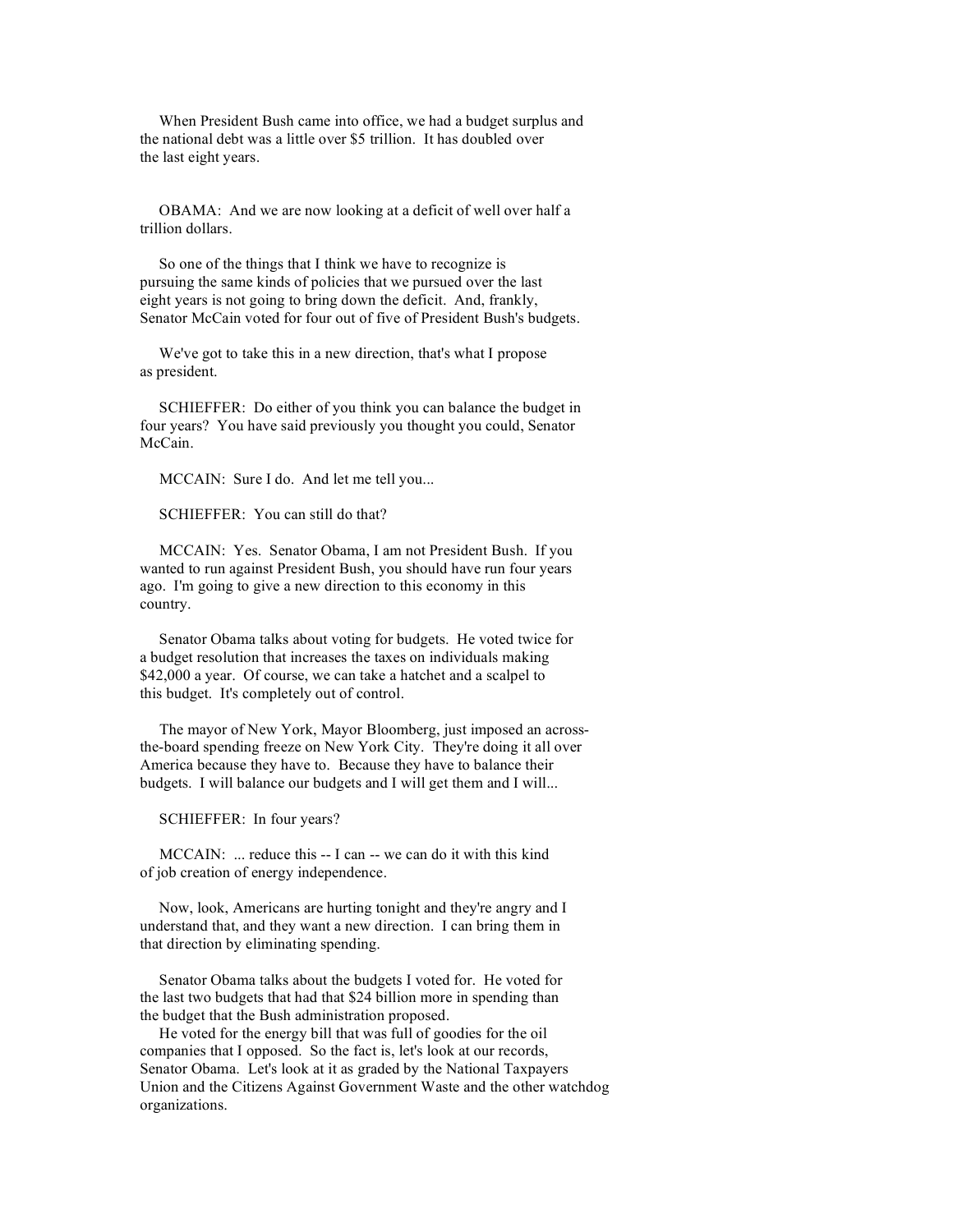I have fought against spending. I have fought against special interests. I have fought for reform. You have to tell me one time when you have stood up with the leaders of your party on one single major issue.

SCHIEFFER: Barack.

 OBAMA: Well, there's a lot of stuff that was put out there, so let me try to address it. First of all, in terms of standing up to the leaders of my party, the first major bill that I voted on in the Senate was in support of tort reform, which wasn't very popular with trial lawyers, a major constituency in the Democratic Party. I support...

MCCAIN: An overwhelming vote.

 OBAMA: I support charter schools and pay for performance for teachers. Doesn't make me popular with the teachers union. I support clean coal technology. Doesn't make me popular with environmentalists. So I've got a history of reaching across the aisle.

 Now with respect to a couple of things Senator McCain said, the notion that I voted for a tax increase for people making \$42,000 a year has been disputed by everybody who has looked at this claim that Senator McCain keeps on making.

 Even FOX News disputes it, and that doesn't happen very often when it comes to accusations about me. So the fact of the matter is that if I occasionally have mistaken your policies for George Bush's policies, it's because on the core economic issues that matter to the American people, on tax policy, on energy policy, on spending priorities, you have been a vigorous supporter of President Bush.

 Now, you've shown independence -- commendable independence, on some key issues like torture, for example, and I give you enormous credit for that. But when it comes to economic policies, essentially what you're proposing is eight more years of the same thing. And it hasn't worked.

 And I think the American people understand it hasn't worked. We need to move in a new direction.

SCHIEFFER: All right...

MCCAIN: Let me just say, Bob.

SCHIEFFER: OK. About 30 seconds.

 MCCAIN: OK. But it's very clear that I have disagreed with the Bush administration. I have disagreed with leaders of my own party. I've got the scars to prove it.

 Whether it be bringing climate change to the floor of the Senate for the first time. Whether it be opposition to spending and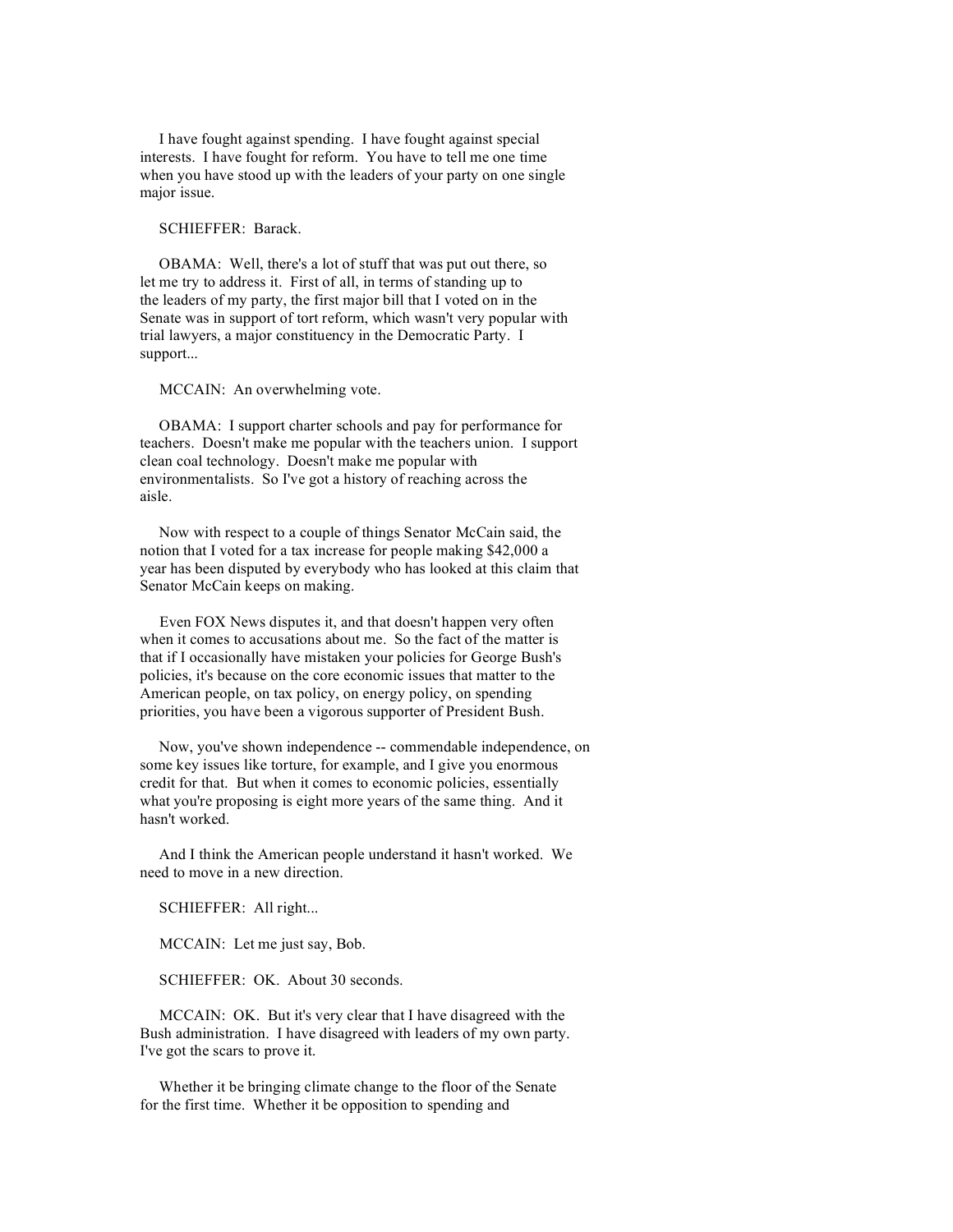earmarks, whether it be the issue of torture, whether it be the conduct of the war in Iraq, which I vigorously opposed. Whether it be on fighting the pharmaceutical companies on Medicare prescription drugs, importation. Whether it be fighting for an HMO patient's bill of rights. Whether it be the establishment of the 9/11 Commission.

 I have a long record of reform and fighting through on the floor of the United States Senate.

SCHIEFFER: All right.

 MCCAIN: Senator Obama, your argument for standing up to the leadership of your party isn't very convincing.

 SCHIEFFER: All right. We're going to move to another question and the topic is leadership in this campaign. Both of you pledged to take the high road in this campaign yet it has turned very nasty.

 SCHIEFFER: Senator Obama, your campaign has used words like "erratic," "out of touch," "lie," "angry," "losing his bearings" to describe Senator McCain.

 Senator McCain, your commercials have included words like "disrespectful," "dangerous," "dishonorable," "he lied." Your running mate said he "palled around with terrorists."

 Are each of you tonight willing to sit at this table and say to each other's face what your campaigns and the people in your campaigns have said about each other?

And, Senator McCain, you're first.

 MCCAIN: Well, this has been a tough campaign. It's been a very tough campaign. And I know from my experience in many campaigns that, if Senator Obama had asked -- responded to my urgent request to sit down, and do town hall meetings, and come before the American people, we could have done at least 10 of them by now.

 When Senator Obama was first asked, he said, "Any place, any time," the way Barry Goldwater and Jack Kennedy agreed to do, before the intervention of the tragedy at Dallas. So I think the tone of this campaign could have been very different.

 And the fact is, it's gotten pretty tough. And I regret some of the negative aspects of both campaigns. But the fact is that it has taken many turns which I think are unacceptable.

 One of them happened just the other day, when a man I admire and respect -- I've written about him -- Congressman John Lewis, an American hero, made allegations that Sarah Palin and I were somehow associated with the worst chapter in American history, segregation, deaths of children in church bombings, George Wallace. That, to me, was so hurtful.

And, Senator Obama, you didn't repudiate those remarks. Every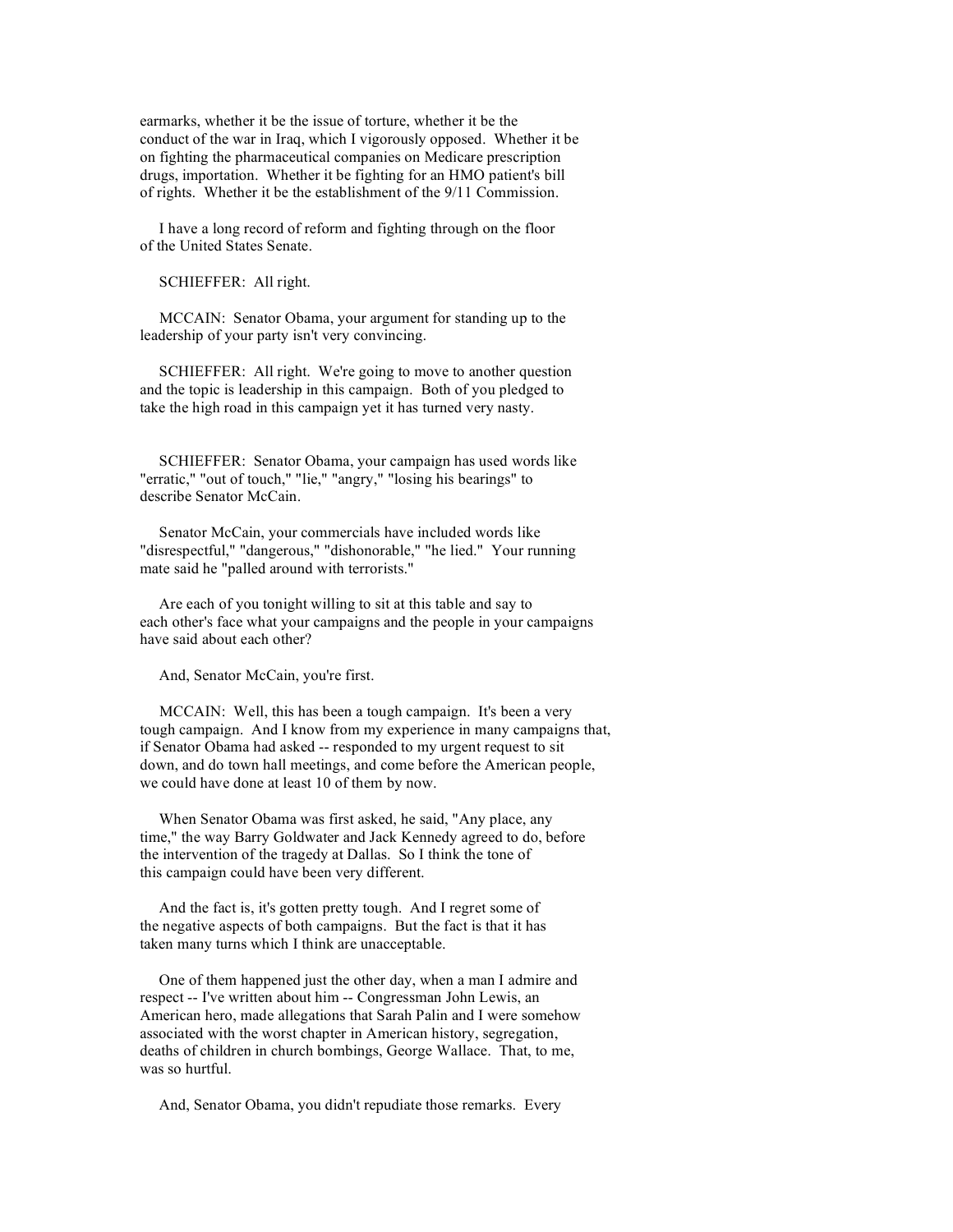time there's been an out-of-bounds remark made by a Republican, no matter where they are, I have repudiated them. I hope that Senator Obama will repudiate those remarks that were made by Congressman John Lewis, very unfair and totally inappropriate.

 So I want to tell you, we will run a truthful campaign. This is a tough campaign. And it's a matter of fact that Senator Obama has spent more money on negative ads than any political campaign in history. And I can prove it.

 And, Senator Obama, when he said -- and he signed a piece of paper that said he would take public financing for his campaign if I did -- that was back when he was a long-shot candidate -- you didn't keep your word.

 And when you looked into the camera in a debate with Senator Clinton and said, "I will sit down and negotiate with John McCain about public financing before I make a decision," you didn't tell the American people the truth because you didn't.

 And that's -- that's -- that's an unfortunate part. Now we have the highest spending by Senator Obama's campaign than any time since Watergate.

SCHIEFFER: Time's up. All right.

 OBAMA: Well, look, you know, I think that we expect presidential campaigns to be tough. I think that, if you look at the record and the impressions of the American people -- Bob, your network just did a poll, showing that two-thirds of the American people think that Senator McCain is running a negative campaign versus one-third of mine.

 And 100 percent, John, of your ads -- 100 percent of them have been negative.

MCCAIN: It's not true.

 OBAMA: It absolutely is true. And, now, I think the American people are less interested in our hurt feelings during the course of the campaign than addressing the issues that matter to them so deeply.

 And there is nothing wrong with us having a vigorous debate like we're having tonight about health care, about energy policy, about tax policy. That's the stuff that campaigns should be made of.

 The notion, though, that because we're not doing town hall meetings that justifies some of the ads that have been going up, not just from your own campaign directly, John, but 527s and other organizations that make some pretty tough accusations, well, I don't mind being attacked for the next three weeks.

 What the American people can't afford, though, is four more years of failed economic policies. And what they deserve over the next four weeks is that we talk about what's most pressing to them: the economic crisis.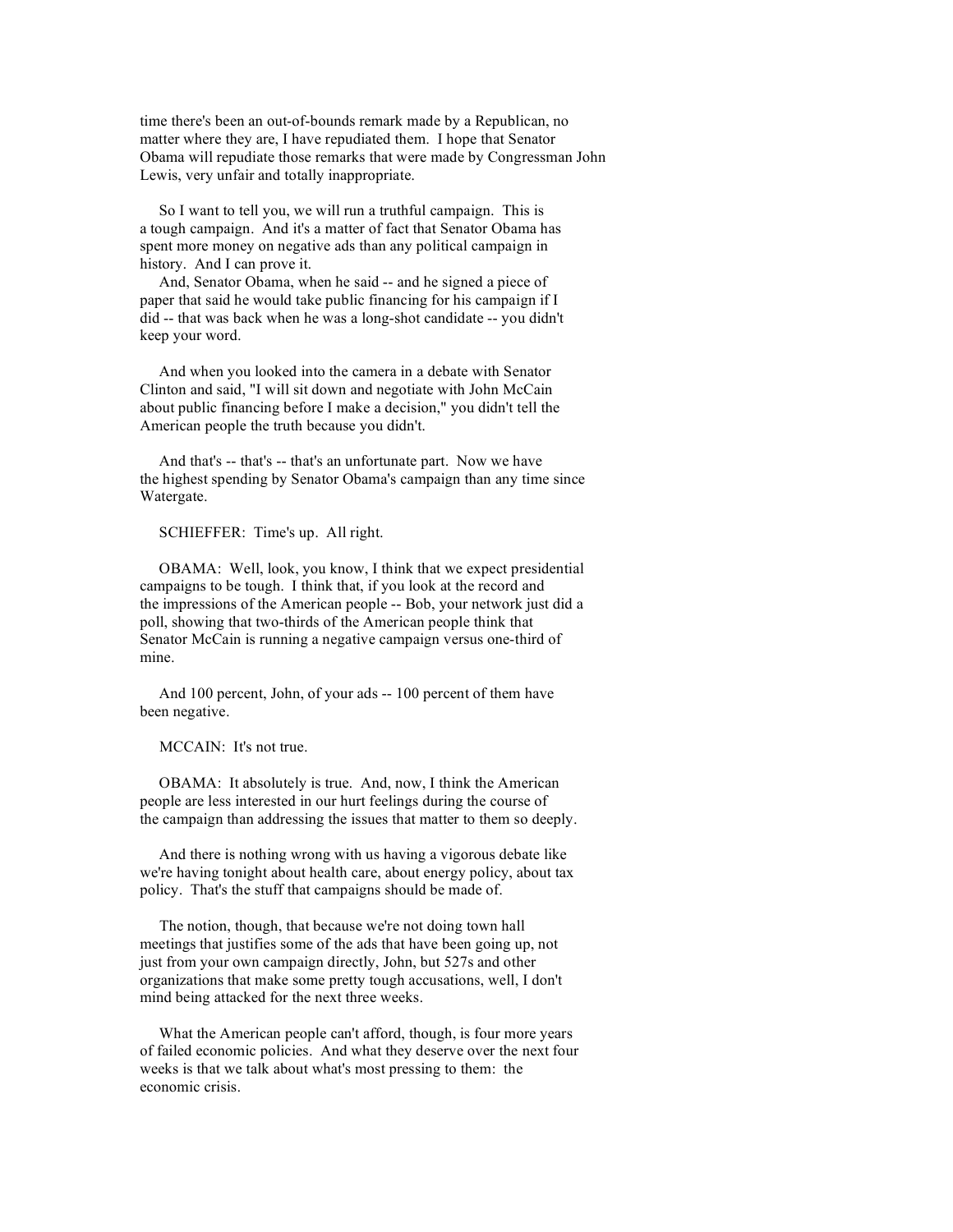Senator McCain's own campaign said publicly last week that, if we keep on talking about the economic crisis, we lose, so we need to change the subject.

 And I would love to see the next three weeks devoted to talking about the economy, devoted to talking about health care, devoted to talking about energy, and figuring out how the American people can send their kids to college.

 And that is something that I would welcome. But it requires, I think, a recognition that politics as usual, as been practiced over the last several years, is not solving the big problems here in America.

 MCCAIN: Well, if you'll turn on the television, as I -- I watched the Arizona Cardinals defeat the Dallas Cowboys on Sunday.

OBAMA: Congratulations.

MCCAIN: Every other ad -- ever other ad was an attack ad on my health care plan. And any objective observer has said it's not true. You're running ads right now that say that I oppose federal funding for stem cell research. I don't.

 You're running ads that misportray completely my position on immigration. So the fact is that Senator Obama is spending unprecedented -- unprecedented in the history of American politics, going back to the beginning, amounts of money in negative attack ads on me.

 And of course, I've been talking about the economy. Of course, I've talked to people like Joe the plumber and tell him that I'm not going to spread his wealth around. I'm going to let him keep his wealth. And of course, we're talking about positive plan of action to restore this economy and restore jobs in America.

 That's what my campaign is all about and that's what it'll continue to be all about.

But again, I did not hear a repudiation of Congressman...

 OBAMA: I mean, look, if we want to talk about Congressman Lewis, who is an American hero, he, unprompted by my campaign, without my campaign's awareness, made a statement that he was troubled with what he was hearing at some of the rallies that your running mate was holding, in which all the Republican reports indicated were shouting, when my name came up, things like "terrorist" and "kill him," and that you're running mate didn't mention, didn't stop, didn't say "Hold on a second, that's kind of out of line."

 And I think Congressman Lewis' point was that we have to be careful about how we deal with our supporters.

Now...

MCCAIN: You've got to read what he said...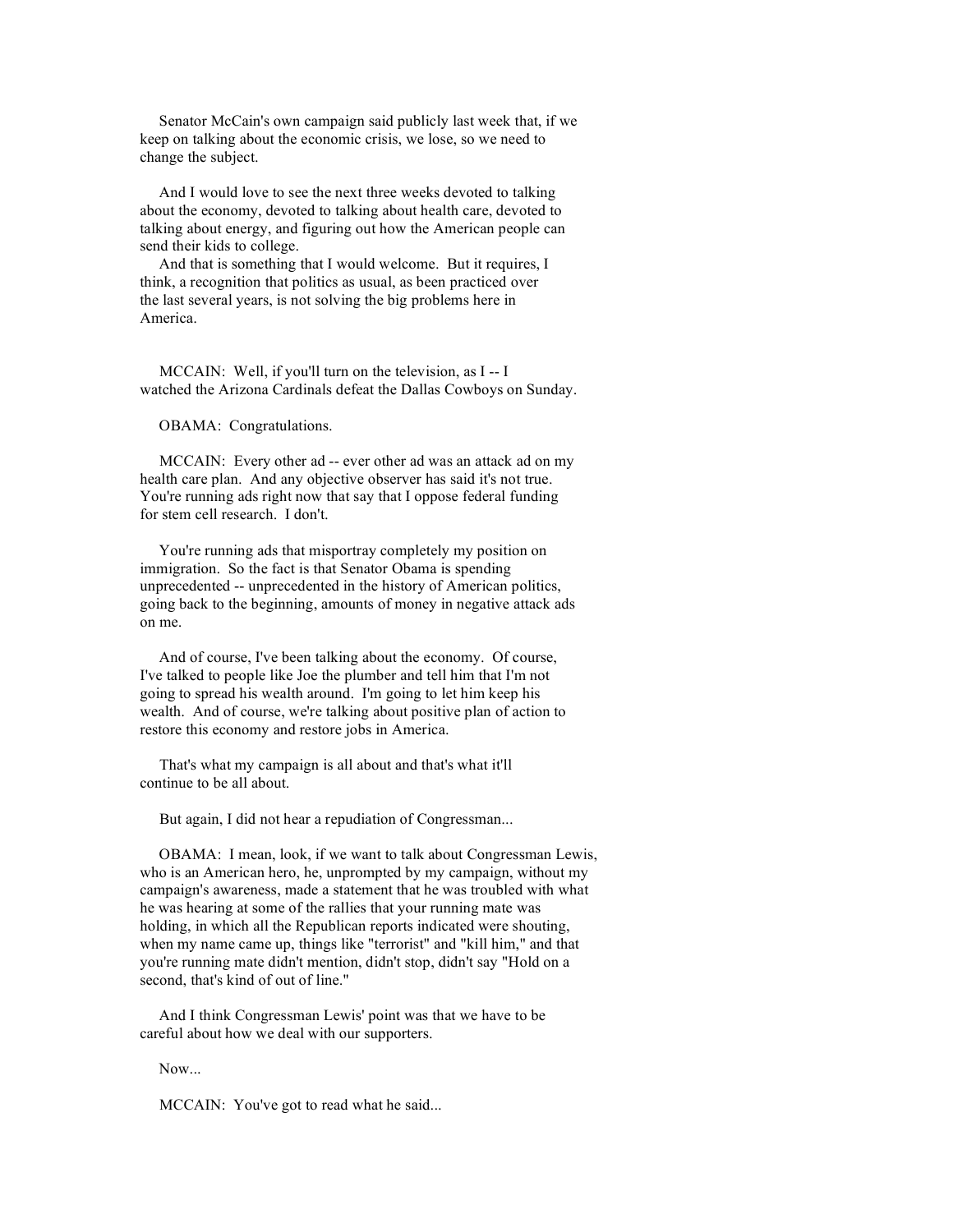(CROSSTALK)

OBAMA: Let -- let -- let... MCCAIN: You've got to read what he said.

OBAMA: Let me -- let me complete...

SCHIEFFER: Go ahead.

 OBAMA: ... my response. I do think that he inappropriately drew a comparison between what was happening there and what had happened during the civil rights movement, and we immediately put out a statement saying that we don't think that comparison is appropriate.

 And, in fact, afterwards, Congressman Lewis put out a similar statement, saying that he had probably gone over the line.

 The important point here is, though, the American people have become so cynical about our politics, because all they see is a titfor-tat and back-and-forth. And what they want is the ability to just focus on some really big challenges that we face right now, and that's what I have been trying to focus on this entire campaign.

MCCAIN: I cannot...

 OBAMA: We can have serious differences about our health care policy, for example, John, because we do have a difference on health care policy, but we...

MCCAIN: We do and I hope...

OBAMA: ... talking about it this evening.

MCCAIN: Sure.

 OBAMA: But when people suggest that I pal around with terrorists, then we're not talking about issues. What we're talking about...

MCCAIN: Well, let me just say I would...

SCHIEFFER: (inaudible)

 MCCAIN: Let me just say categorically I'm proud of the people that come to our rallies. Whenever you get a large rally of 10,000, 15,000, 20,000 people, you're going to have some fringe peoples. You know that. And I've -- and we've always said that that's not appropriate.

 But to somehow say that group of young women who said "Military wives for McCain" are somehow saying anything derogatory about you, but anything -- and those veterans that wear those hats that say "World War II, Vietnam, Korea, Iraq," I'm not going to stand for people saying that the people that come to my rallies are anything but the most dedicated, patriotic men and women that are in this nation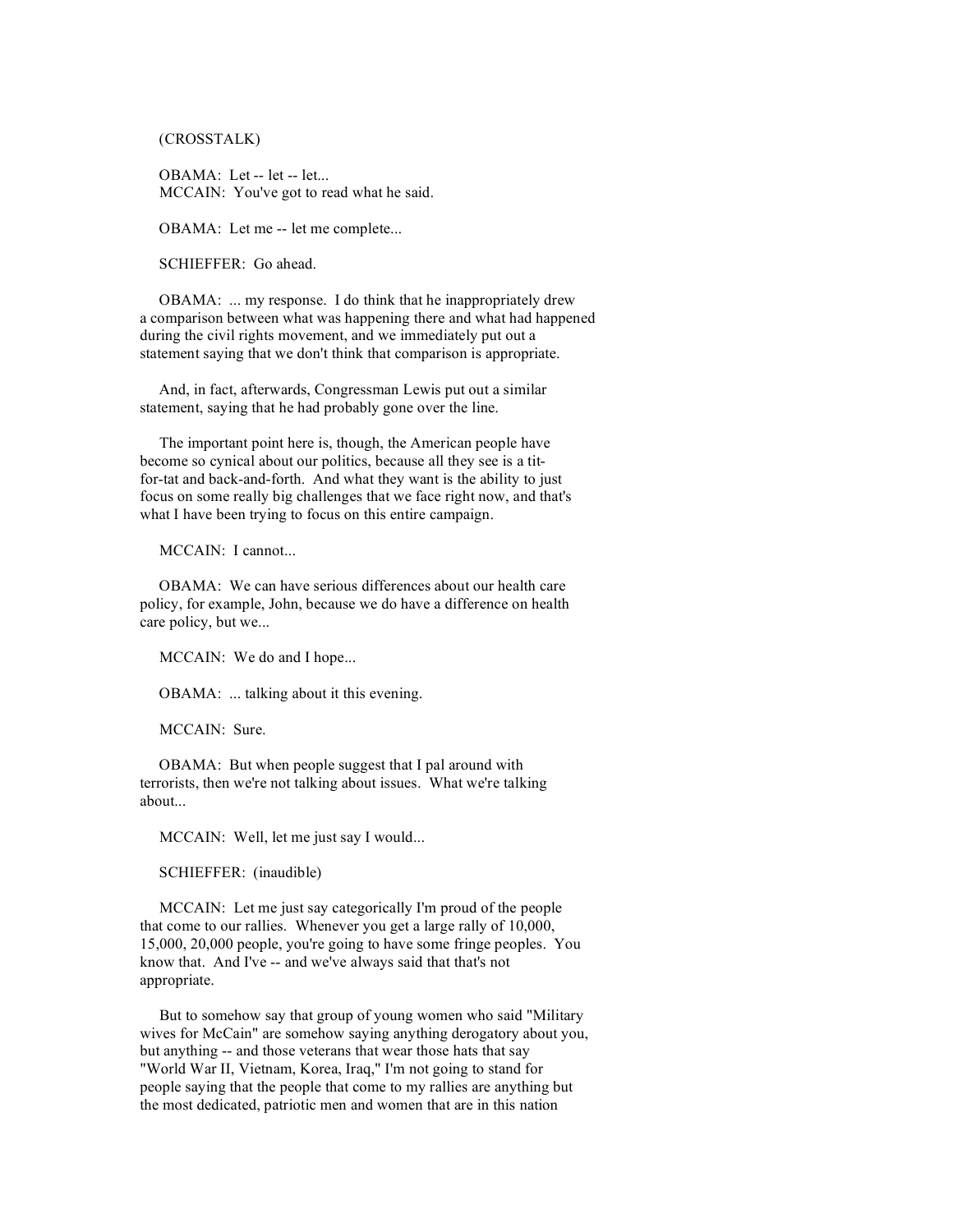and they're great citizens.

 And I'm not going to stand for somebody saying that because someone yelled something at a rally -- there's a lot of things that have been yelled at your rallies, Senator Obama, that I'm not happy about either.

In fact, some T-shirts that are very...

OBAMA: John, I...

MCCAIN: ... unacceptable. So the point is -- the point is that I have repudiated every time someone's been out of line, whether they've been part of my campaign or not, and I will continue to do that.

 But the fact is that we need to absolutely not stand for the kind of things that have been going on. I haven't.

OBAMA: Well, look, Bob, as I said...

SCHIEFFER: I mean, do you take issue with that?

 OBAMA: You know, here's what I would say. I mean, we can have a debate back and forth about the merits of each other's campaigns. I suspect we won't agree here tonight.

What I think is most important is that we recognize that to solve the key problems that we're facing, if we're going to solve two wars, the worst financial crisis since the Great Depression, if we can -- if we're going to focus on lifting wages that have declined over the last eight years and create jobs here in America, then Democrats, independents and Republicans, we're going to have to be able to work together.

 OBAMA: And what is important is making sure that we disagree without being disagreeable. And it means that we can have tough, vigorous debates around issues. What we can't do, I think, is try to characterize each other as bad people. And that has been a culture in Washington that has been taking place for too long. And I think...

MCCAIN: Well, Bob, you asked me a direct question.

SCHIEFFER: Short answer, yes, short answer.

 MCCAIN: Yes, real quick. Mr. Ayers, I don't care about an old washed-up terrorist. But as Senator Clinton said in her debates with you, we need to know the full extent of that relationship.

 We need to know the full extent of Senator Obama's relationship with ACORN, who is now on the verge of maybe perpetrating one of the greatest frauds in voter history in this country, maybe destroying the fabric of democracy. The same front outfit organization that your campaign gave \$832,000 for "lighting and site selection." So all of these things need to be examined, of course.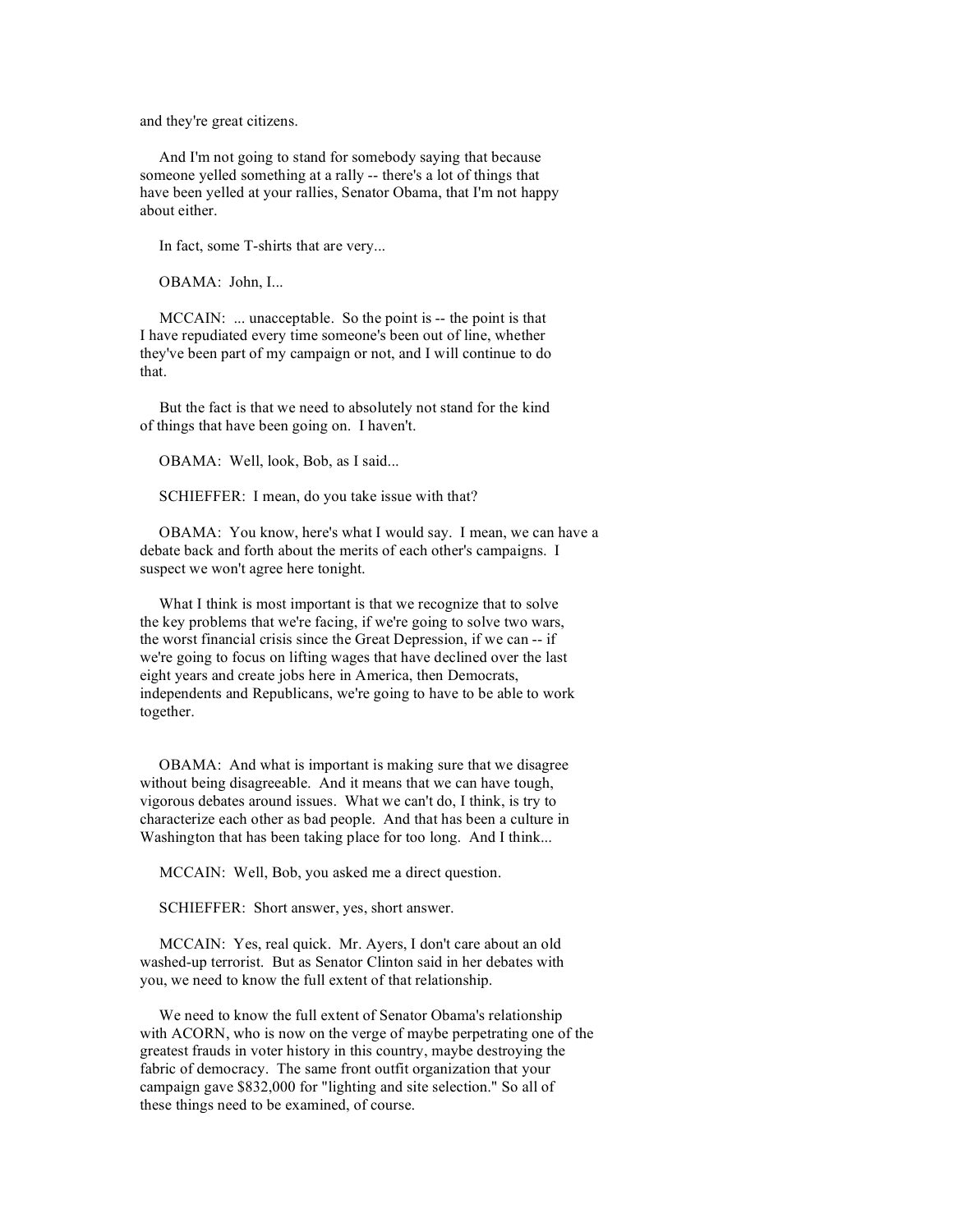SCHIEFFER: All right. I'm going to let you respond and we'll extend this for a moment.

 OBAMA: Bob, I think it's going to be important to just -- I'll respond to these two particular allegations that Senator McCain has made and that have gotten a lot of attention.

 In fact, Mr. Ayers has become the centerpiece of Senator McCain's campaign over the last two or three weeks. This has been their primary focus. So let's get the record straight. Bill Ayers is a professor of education in Chicago.

 Forty years ago, when I was 8 years old, he engaged in despicable acts with a radical domestic group. I have roundly condemned those acts. Ten years ago he served and I served on a school reform board that was funded by one of Ronald Reagan's former ambassadors and close friends, Mr. Annenberg.

 Other members on that board were the presidents of the University of Illinois, the president of Northwestern University, who happens to be a Republican, the president of The Chicago Tribune, a Republicanleaning newspaper.

 Mr. Ayers is not involved in my campaign. He has never been involved in this campaign. And he will not advise me in the White House. So that's Mr. Ayers.

 Now, with respect to ACORN, ACORN is a community organization. Apparently what they've done is they were paying people to go out and register folks, and apparently some of the people who were out there didn't really register people, they just filled out a bunch of names.

 It had nothing to do with us. We were not involved. The only involvement I've had with ACORN was I represented them alongside the U.S. Justice Department in making Illinois implement a motor voter law that helped people get registered at DMVs.

 Now, the reason I think that it's important to just get these facts out is because the allegation that Senator McCain has continually made is that somehow my associations are troubling.

 Let me tell you who I associate with. On economic policy, I associate with Warren Buffett and former Fed Chairman Paul Volcker. If I'm interested in figuring out my foreign policy, I associate myself with my running mate, Joe Biden or with Dick Lugar, the Republican ranking member on the Senate Foreign Relations Committee, or General Jim Jones, the former supreme allied commander of NATO.

 Those are the people, Democrats and Republicans, who have shaped my ideas and who will be surrounding me in the White House. And I think the fact that this has become such an important part of your campaign, Senator McCain, says more about your campaign than it says about me.

MCCAIN: Well, again, while you were on the board of the Woods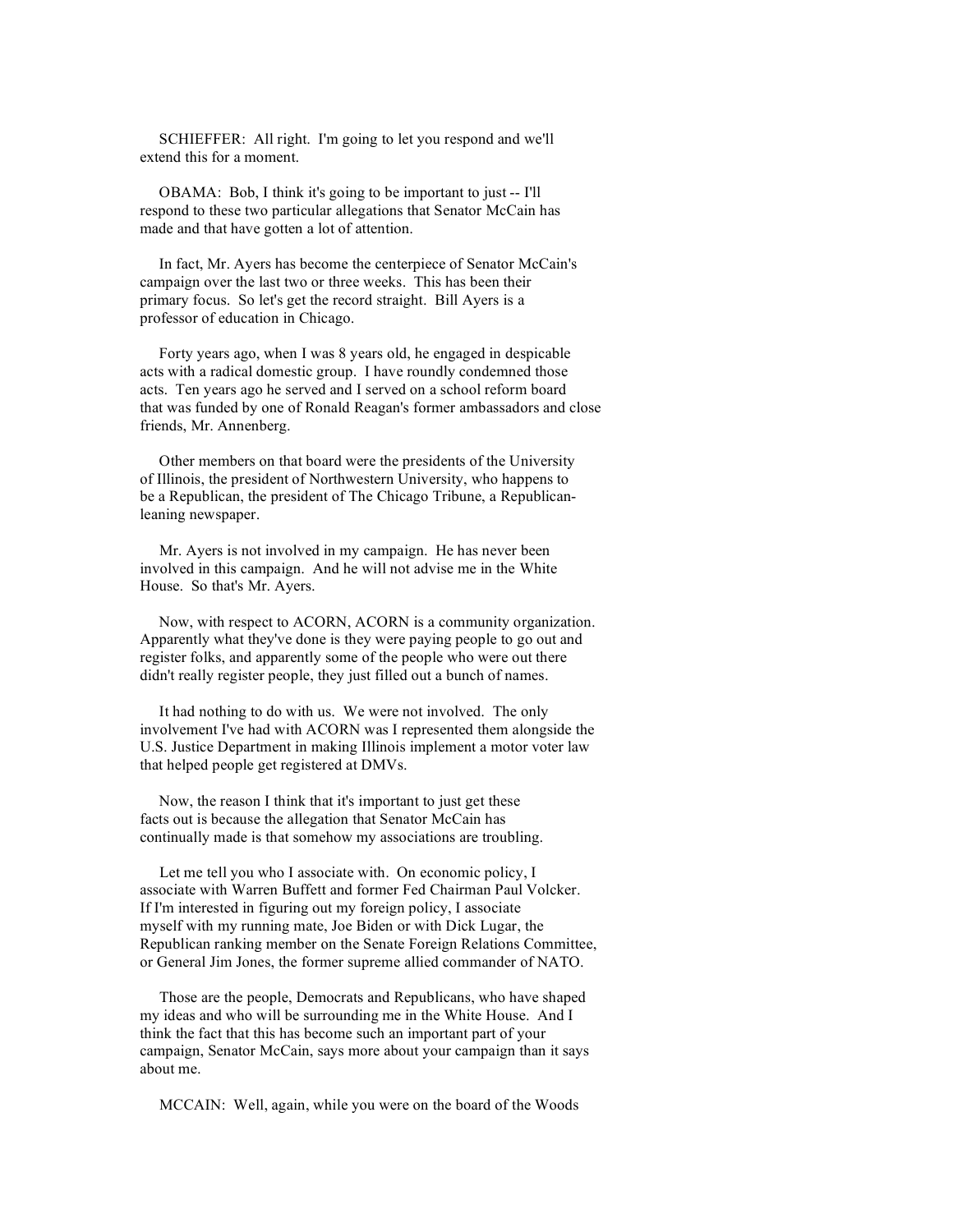Foundation, you and Mr. Ayers, together, you sent \$230,000 to ACORN. So -- and you launched your political campaign in Mr. Ayers' living room.

OBAMA: That's absolutely not true.

MCCAIN: And the facts are facts and records are records.

OBAMA: And that's not the facts.

 MCCAIN: And it's not the fact -- it's not the fact that Senator Obama chooses to associate with a guy who in 2001 said that he wished he had have bombed more, and he had a long association with him. It's the fact that all the -- all of the details need to be known about Senator Obama's relationship with them and with ACORN and the American people will make a judgment.

 And my campaign is about getting this economy back on track, about creating jobs, about a brighter future for America. And that's what my campaign is about and I'm not going to raise taxes the way Senator Obama wants to raise taxes in a tough economy. And that's really what this campaign is going to be about.

 SCHIEFFER: All right. Let's go to the next topic and you -- we may want to get back into some of this during this next discussion. I want to ask both of you about the people that you're going to bring into the government.

 And our best insight yet is who you have picked as your running mates.

 SCHIEFFER: So I'll begin by asking both of you this question, and I'll ask you to answer first, Senator Obama. Why would the country be better off if your running mate became president rather than his running mate?

 OBAMA: Well, Joe Biden, I think, is one of the finest public servants that has served in this country. It's not just that he has some of the best foreign policy credentials of anybody. And Democrats and Republicans alike, I think, acknowledge his expertise there.

 But it's also that his entire life he has never forgotten where he came from, coming from Scranton, fighting on behalf of working families, remembering what it's like to see his father lose his job and go through a downward spiral economically.

 And, as a consequence, his consistent pattern throughout his career is to fight for the little guy. That's what he's done when it comes to economic policies that will help working families get a leg up.

 That's what he's done when it comes to, for example, passing the landmark 1994 crime bill, the Violence Against Women's Act. Joe has always made sure that he is fighting on behalf of working families, and I think he shares my core values and my sense of where the country needs to go.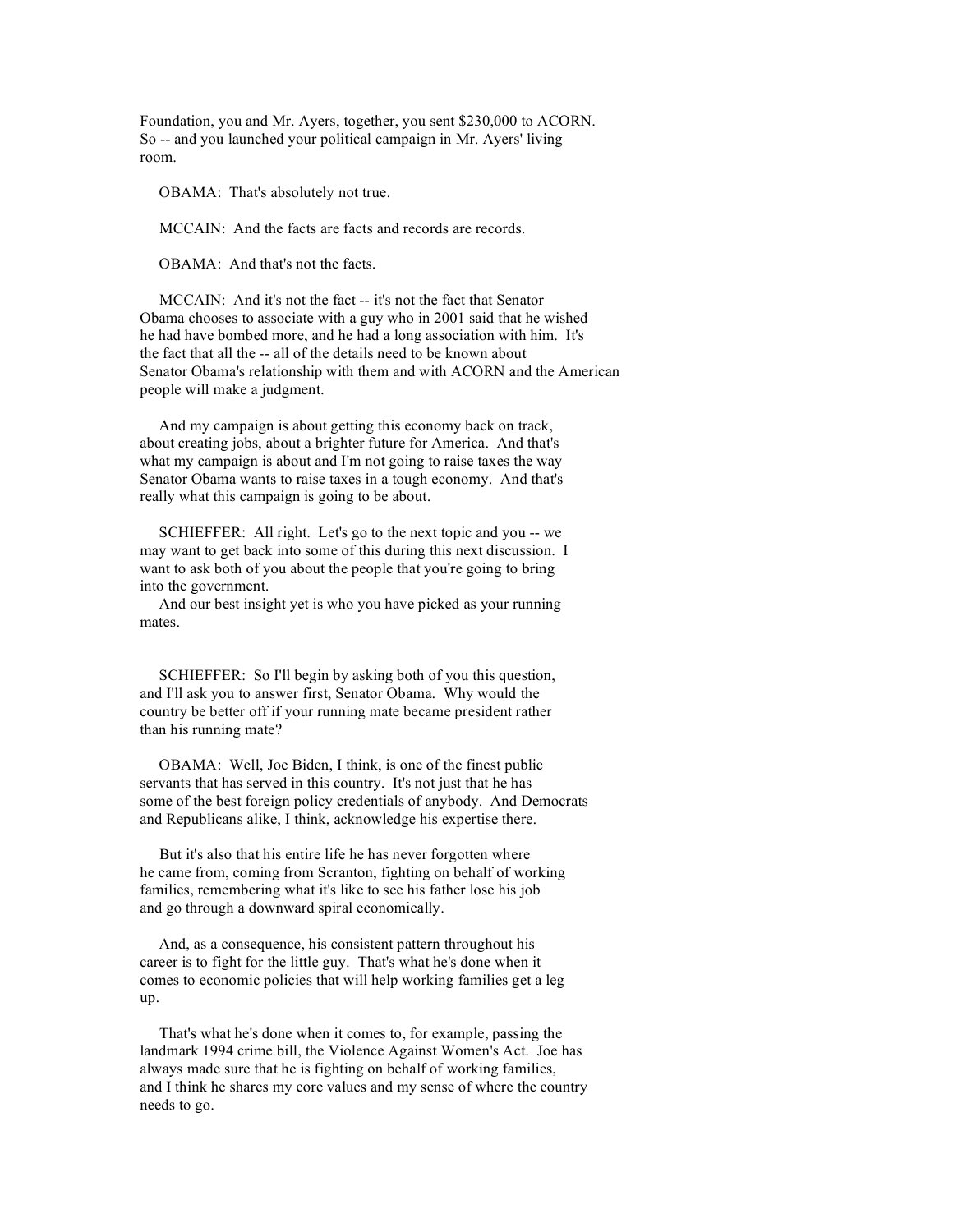Because after eight years of failed policies, he and I both agree that what we're going to have to do is to reprioritize, make sure that we're investing in the American people, give tax cuts not to the wealthiest corporations, but give them to small businesses and give them to individuals who are struggling right now, make sure that we finally get serious about energy independence, something that has been languishing in Washington for 30 years, and make sure that our kids get a great education and can afford to go to college.

 So, on the key issues that are of importance to American families, Joe Biden's always been on the right side, and I think he will make an outstanding president if, heaven forbid, something happened to me.

#### SCHIEFFER: Senator?

 MCCAIN: Well, Americans have gotten to know Sarah Palin. They know that she's a role model to women and other -- and reformers all over America.

 She's a reformer. She is -- she took on a governor who was a member of her own party when she ran for governor. When she was the head of their energy and natural resources board, she saw corruption, she resigned and said, "This can't go on."

 She's given money back to the taxpayers. She's cut the size of government. She negotiated with the oil companies and faced them down, a \$40 billion pipeline of natural gas that's going to relieve the energy needs of the United -- of what they call the lower 48.

 She's a reformer through and through. And it's time we had that bresh of freth air (sic) -- breath of fresh air coming into our nation's capital and sweep out the old-boy network and the cronyism that's been so much a part of it that I've fought against for all these years.

 She'll be my partner. She understands reform. And, by the way, she also understands special-needs families. She understands that autism is on the rise, that we've got to find out what's causing it, and we've got to reach out to these families, and help them, and give them the help they need as they raise these very special needs children.

 She understands that better than almost any American that I know. I'm proud of her.

 And she has ignited our party and people all over America that have never been involved in the political process. And I can't tell how proud I am of her and her family.

Her husband's a pretty tough guy, by the way, too.

SCHIEFFER: Do you think she's qualified to be president?

 OBAMA: You know, I think it's -- that's going to be up to the American people. I think that, obviously, she's a capable politician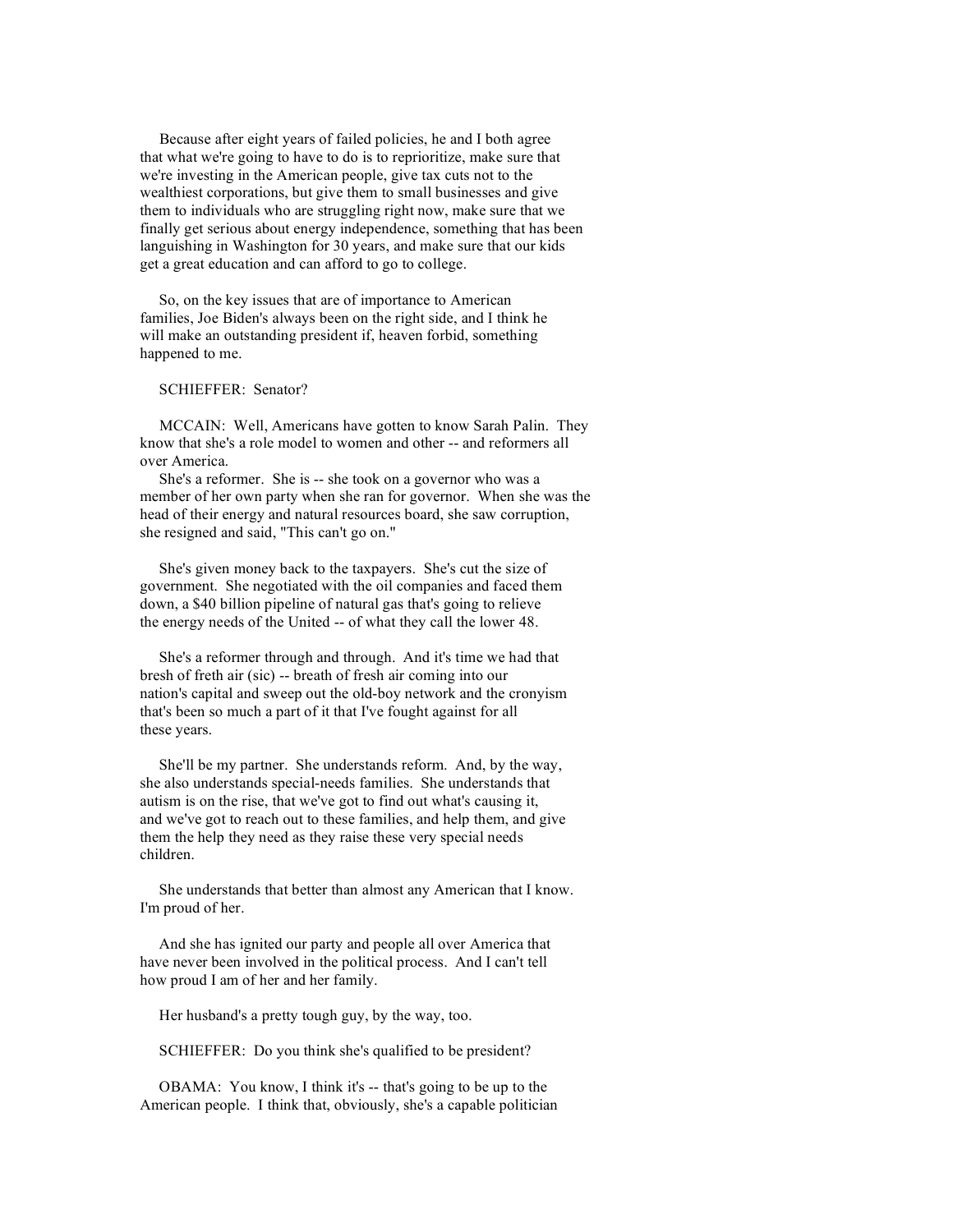who has, I think, excited the -- a base in the Republican Party.

 And I think it's very commendable the work she's done on behalf of special needs. I agree with that, John.

 I do want to just point out that autism, for example, or other special needs will require some additional funding, if we're going to get serious in terms of research. That is something that every family that advocates on behalf of disabled children talk about.

 And if we have an across-the-board spending freeze, we're not going to be able to do it. That's an example of, I think, the kind of use of the scalpel that we want to make sure that we're funding some of those programs.

SCHIEFFER: Do you think Senator Biden is qualified?

 MCCAIN: I think that Joe Biden is qualified in many respects. But I do point out that he's been wrong on many foreign policy and national security issues, which is supposed to be his strength.

 He voted against the first Gulf War. He voted against it and, obviously, we had to take Saddam Hussein out of Kuwait or it would've threatened the Middle Eastern world supply.

 In Iraq, he had this cockamamie idea about dividing Iraq into three countries. We're seeing Iraq united as Iraqis, tough, hard, but we're seeing them. We're now about to have an agreement for status of forces in Iraq coming up.

 There are several issues in which, frankly, Joe Biden and I open and honestly disagreed on national security policy, and he's been wrong on a number of the major ones.

 But again, I want to come back to, notice every time Senator Obama says, "We need to spend more, we need to spend more, that's the answer" -- why do we always have to spend more?

 Why can't we have transparency, accountability, reform of these agencies of government? Maybe that's why he's asked for 860 -- sought and proposed \$860 billion worth of new spending and wants to raise people's taxes in a time of incredible challenge and difficulty and heartache for the American families.

 SCHIEFFER: Let's go to -- let's go to a new topic. We're running a little behind.

 Let's talk about energy and climate control. Every president since Nixon has said what both of you...

MCCAIN: Climate change.

 SCHIEFFER: Climate change, yes -- has said what both of you have said, and, that is, we must reduce our dependence on foreign oil.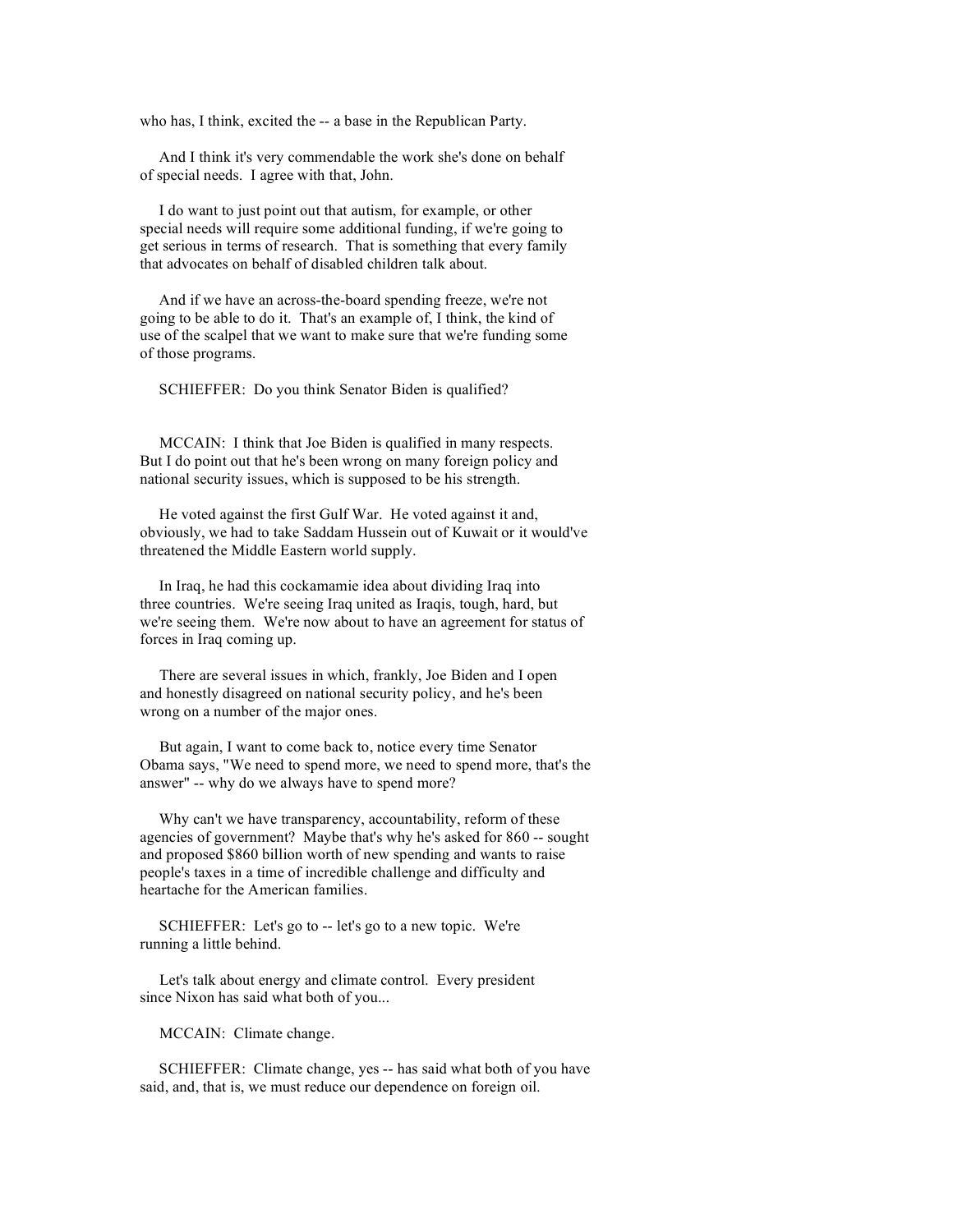When Nixon said it, we imported from 17 to 34 percent of our foreign oil. Now, we're importing more than 60 percent.

 Would each of you give us a number, a specific number of how much you believe we can reduce our foreign oil imports during your first term?

 And I believe the first question goes to you, Senator McCain. MCCAIN: I think we can, for all intents and purposes, eliminate our dependence on Middle Eastern oil and Venezuelan oil. Canadian oil is fine.

 By the way, when Senator Obama said he would unilaterally renegotiate the North American Free Trade Agreement, the Canadians said, "Yes, and we'll sell our oil to China."

 You don't tell countries you're going to unilaterally renegotiate agreements with them.

 We can eliminate our dependence on foreign oil by building 45 new nuclear plants, power plants, right away. We can store and we can reprocess.

 Senator Obama will tell you, in the -- as the extreme environmentalists do, it has to be safe.

 Look, we've sailed Navy ships around the world for 60 years with nuclear power plants on them. We can store and reprocess spent nuclear fuel, Senator Obama, no problem.

 So the point is with nuclear power, with wind, tide, solar, natural gas, with development of flex fuel, hybrid, clean coal technology, clean coal technology is key in the heartland of America that's hurting rather badly.

 So I think we can easily, within seven, eight, ten years, if we put our minds to it, we can eliminate our dependence on the places in the world that harm our national security if we don't achieve our independence.

 SCHIEFFER: All right. Can we reduce our dependence on foreign oil and by how much in the first term, in four years?

 OBAMA: I think that in ten years, we can reduce our dependence so that we no longer have to import oil from the Middle East or Venezuela. I think that's about a realistic timeframe.

 And this is the most important issue that our future economy is going to face. Obviously, we've got an immediate crisis right now. But nothing is more important than us no longer borrowing \$700 billion or more from China and sending it to Saudi Arabia. It's mortgaging our children's future.

 Now, from the start of this campaign, I've identified this as one of my top priorities and here is what I think we have to do.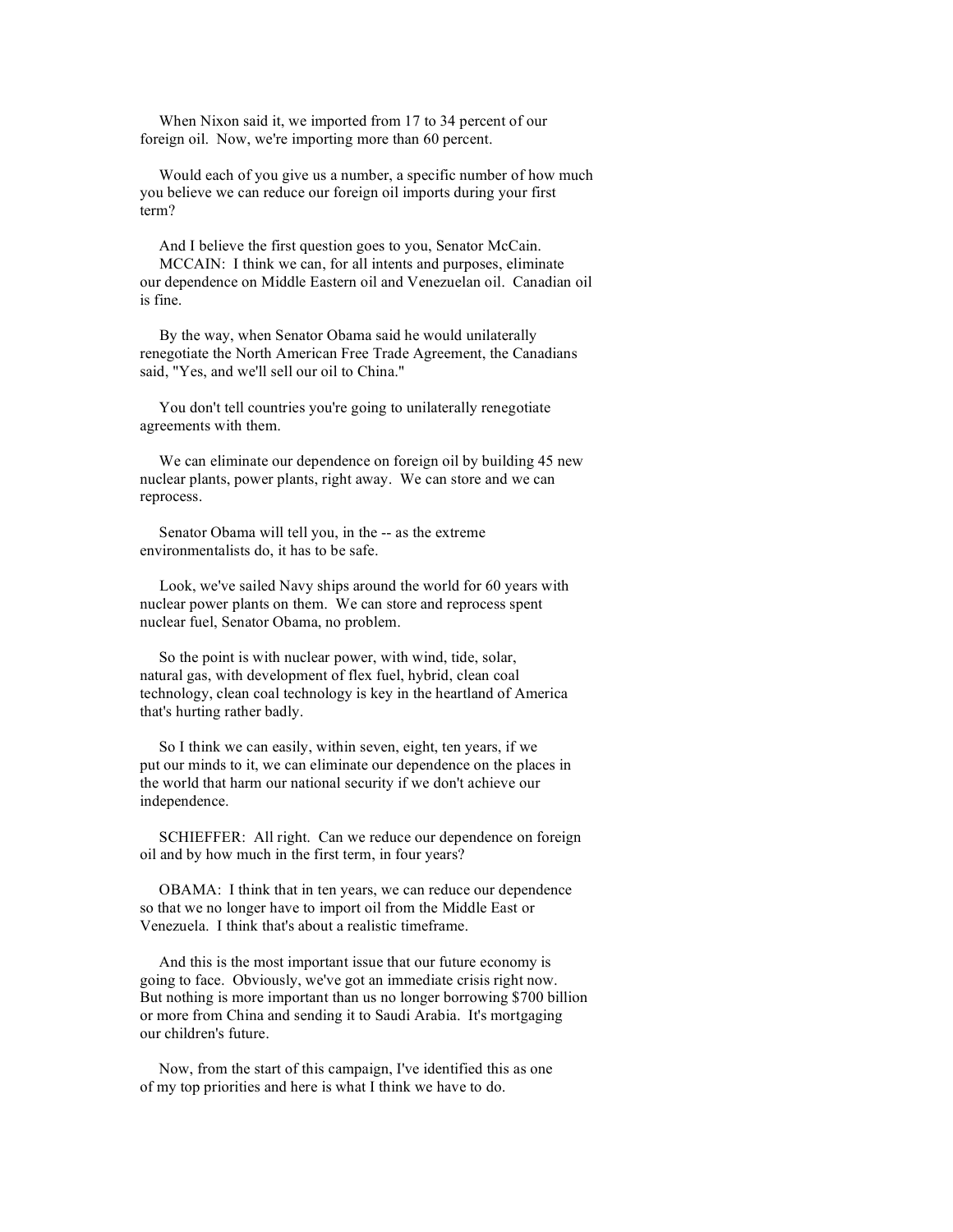Number one, we do need to expand domestic production and that means, for example, telling the oil companies the 68 million acres that they currently have leased that they're not drilling, use them or lose them.

 And I think that we should look at offshore drilling and implement it in a way that allows us to get some additional oil. But understand, we only have three to four percent of the world's oil reserves and we use 25 percent of the world's oil, which means that we can't drill our way out of the problem.

 That's why I've focused on putting resources into solar, wind, biodiesel, geothermal. These have been priorities of mine since I got to the Senate, and it is absolutely critical that we develop a high fuel efficient car that's built not in Japan and not in South Korea, but built here in the United States of America.

 We invented the auto industry and the fact that we have fallen so far behind is something that we have to work on.

 OBAMA: Now I just want to make one last point because Senator McCain mentioned NAFTA and the issue of trade and that actually bears on this issue. I believe in free trade. But I also believe that for far too long, certainly during the course of the Bush administration with the support of Senator McCain, the attitude has been that any trade agreement is a good trade agreement. And NAFTA doesn't have - did not have enforceable labor agreements and environmental agreements.

 And what I said was we should include those and make them enforceable. In the same way that we should enforce rules against China manipulating its currency to make our exports more expensive and their exports to us cheaper.

 And when it comes to South Korea, we've got a trade agreement up right now, they are sending hundreds of thousands of South Korean cars into the United States. That's all good. We can only get 4,000 to 5,000 into South Korea. That is not free trade. We've got to have a president who is going to be advocating on behalf of American businesses and American workers and I make no apology for that.

## SCHIEFFER: Senator?

 MCCAIN: Well, you know, I admire so much Senator Obama's eloquence. And you really have to pay attention to words. He said, we will look at offshore drilling. Did you get that? Look at. We can offshore drill now. We've got to do it now. We will reduce the cost of a barrel of oil because we show the world that we have a supply of our own. It's doable. The technology is there and we have to drill now.

 Now, on the subject of free trade agreements. I am a free trader. And I need -- we need to have education and training programs for displaced workers that work, going to our community colleges.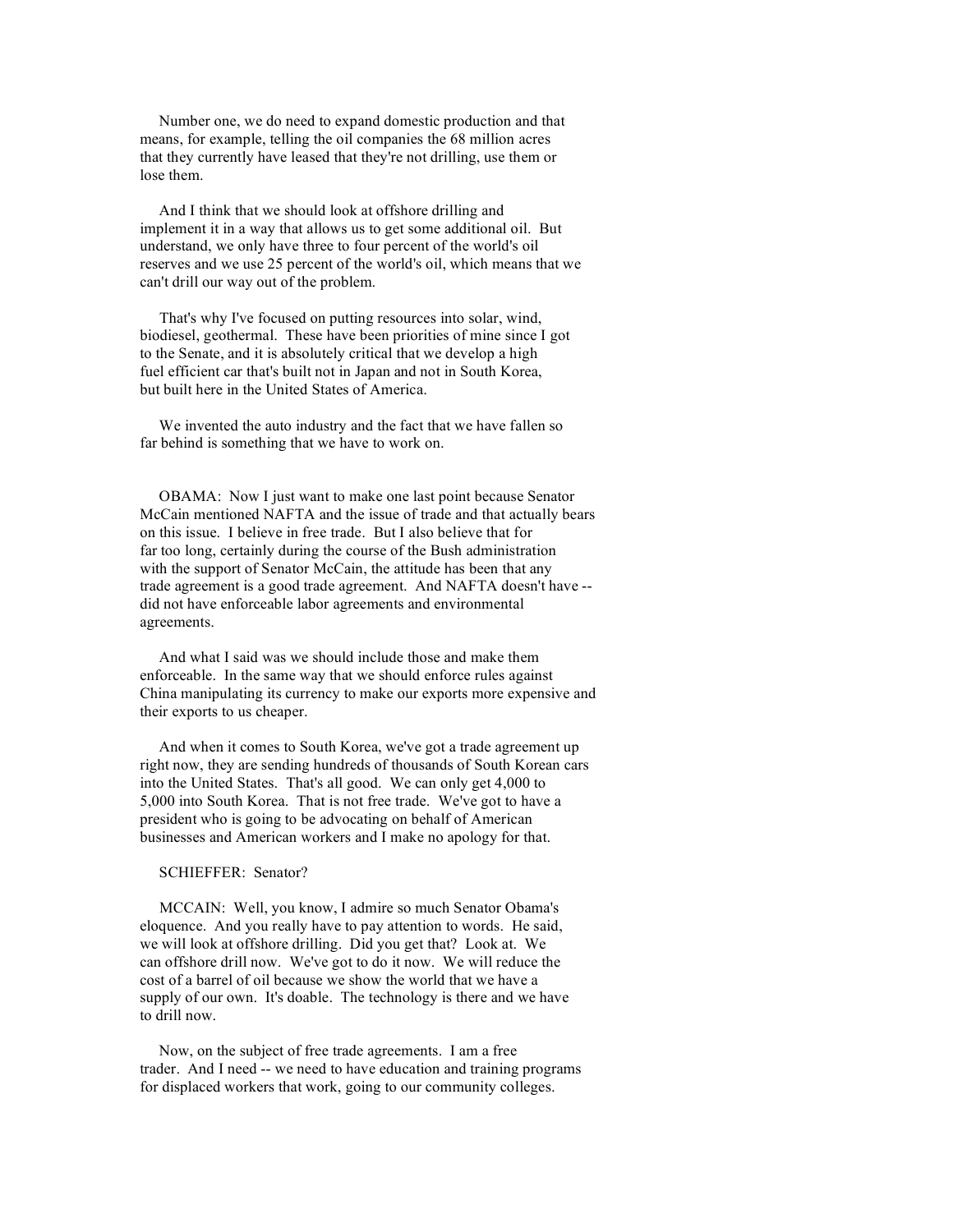But let me give you another example of a free trade agreement that Senator Obama opposes. Right now, because of previous agreements, some made by President Clinton, the goods and products that we send to Colombia, which is our largest agricultural importer of our products, is -- there's a billion dollars that we -- our businesses have paid so far in order to get our goods in there.

 Because of previous agreements, their goods and products come into our country for free. So Senator Obama, who has never traveled south of our border, opposes the Colombia Free Trade Agreement. The same country that's helping us try to stop the flow of drugs into our country that's killing young Americans.

 And also the country that just freed three Americans that will help us create jobs in America because they will be a market for our goods and products without having to pay -- without us having to pay the billions of dollars -- the billion dollars and more that we've already paid.

 Free trade with Colombia is something that's a no-brainer. But maybe you ought to travel down there and visit them and maybe you could understand it a lot better.

 OBAMA: Let me respond. Actually, I understand it pretty well. The history in Colombia right now is that labor leaders have been targeted for assassination on a fairly consistent basis and there have not been prosecutions.

 And what I have said, because the free trade -- the trade agreement itself does have labor and environmental protections, but we have to stand for human rights and we have to make sure that violence isn't being perpetrated against workers who are just trying to organize for their rights, which is why, for example, I supported the Peruvian Free Trade Agreement which was a well-structured agreement.

 But I think that the important point is we've got to have a president who understands the benefits of free trade but also is going to enforce unfair trade agreements and is going to stand up to other countries.

 And the last point I'll make, because we started on energy. When I talked about the automakers, they are obviously getting hammered right now. They were already having a tough time because of high gas prices. And now with the financial crisis, car dealerships are closing and people can't get car loans.

 That's why I think it's important for us to get loan guarantees to the automakers, but we do have to hold them responsible as well to start producing the highly fuel-efficient cars of the future.

 And Detroit had dragged its feet too long in terms of getting that done. It's going to be one of my highest priorities because transportation accounts for about 30 percent of our total energy consumption.

If we can get that right, then we can move in a direction not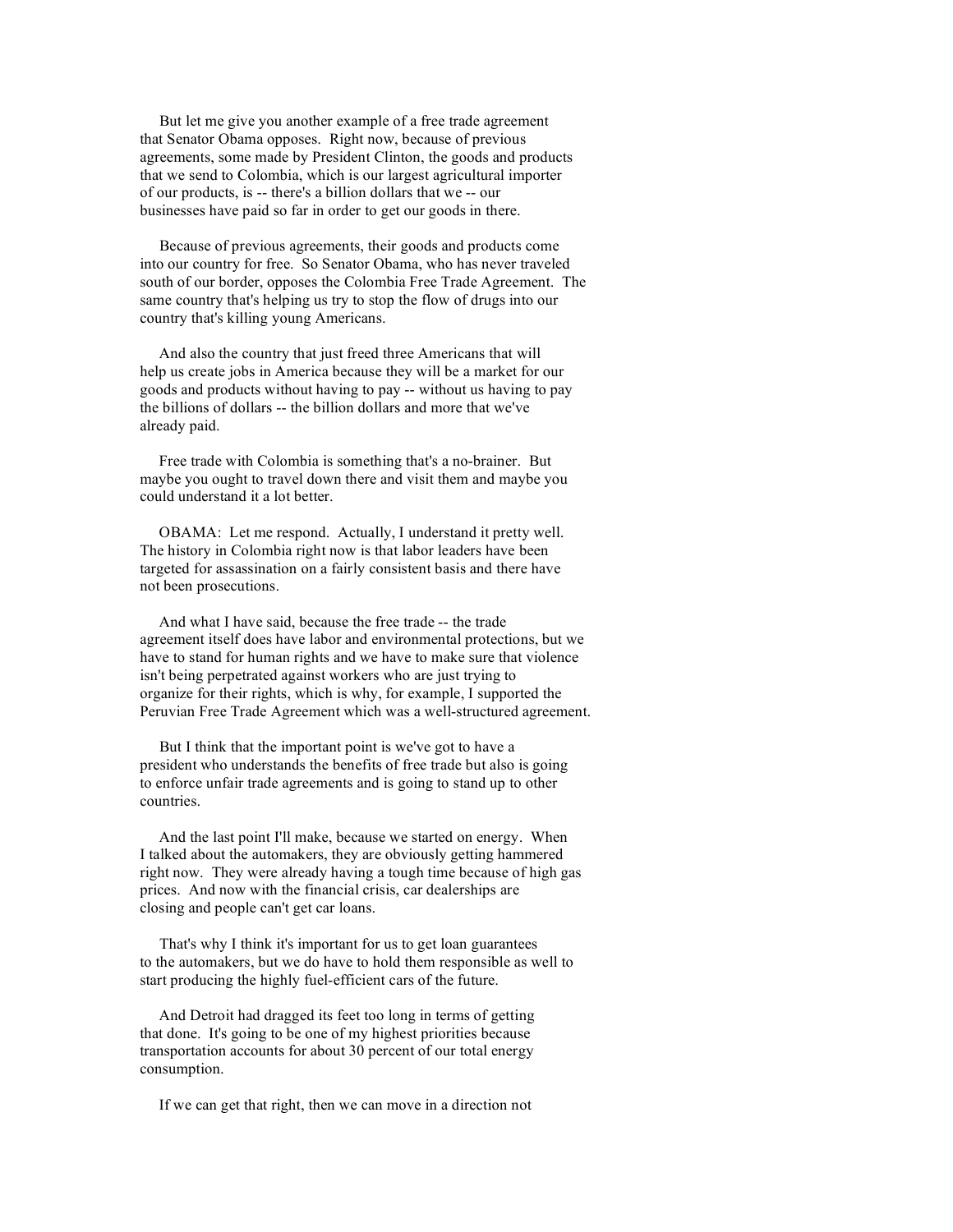only of energy independence, but we can create 5 million new jobs all across America, including in the heartland where we can retool some of these plants to make these highly fuel-efficient cars and also to make wind turbines and solar panels, the kinds of clean energy approaches that should be the driver of our economy for the next century.

MCCAIN: Well, let me just said that that this is -- he --Senator Obama doesn't want a free trade agreement with our best ally in the region but wants to sit down across the table without precondition to -- with Hugo Chavez, the guy who has been helping FARC, the terrorist organization.

 Free trade between ourselves and Colombia, I just recited to you the benefits of concluding that agreement, a billion dollars of American dollars that could have gone to creating jobs and businesses in the United States, opening up those markets.

 So I don't -- I don't think there's any doubt that Senator Obama wants to restrict trade and he wants to raise taxes. And the last president of the United States that tried that was Herbert Hoover, and we went from a deep recession into a depression.

 We're not going to follow that path while I'm -- when I'm president of the United States.

 SCHIEFFER: All right, let's go to a new topic, health care. Given the current economic situation, would either of you now favor controlling health care costs over expanding health care coverage? The question is first to Senator Obama.

 OBAMA: We've got to do both, and that's exactly what my plan does.

 Look, as I travel around the country, this is the issue that will break your heart over and over again. Just yesterday, I was in Toledo shaking some hands in a line. Two women, both of them probably in their mid- to late-50s, had just been laid off of their plant. Neither of them have health insurance.

 And they were desperate for some way of getting coverage, because, understandably, they're worried that, if they get sick, they could go bankrupt.

 So here's what my plan does. If you have health insurance, then you don't have to do anything. If you've got health insurance through your employer, you can keep your health insurance, keep your choice of doctor, keep your plan.

 The only thing we're going to try to do is lower costs so that those cost savings are passed onto you. And we estimate we can cut the average family's premium by about \$2,500 per year.

 If you don't have health insurance, then what we're going to do is to provide you the option of buying into the same kind of federal pool that both Senator McCain and I enjoy as federal employees, which will give you high-quality care, choice of doctors, at lower costs,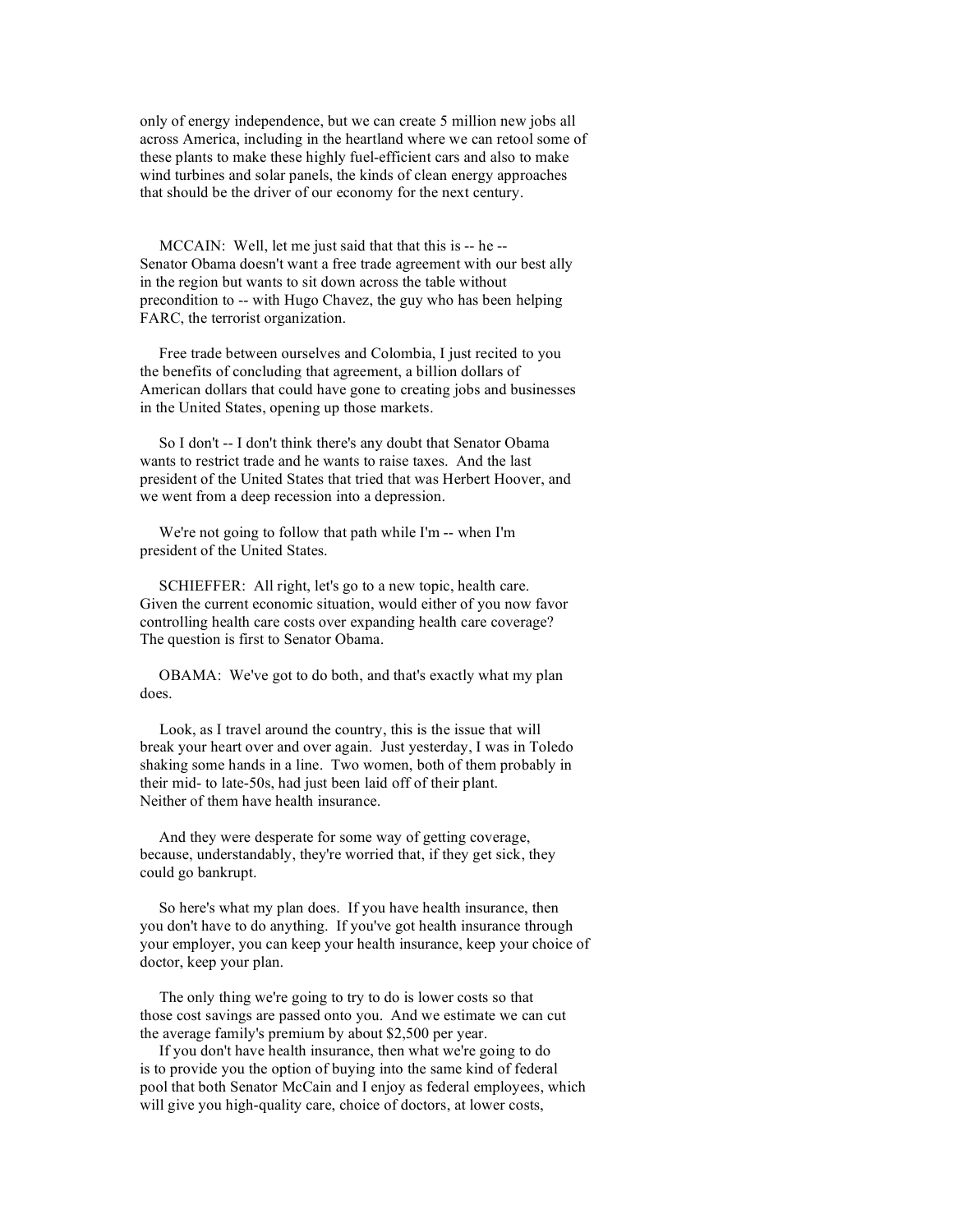because so many people are part of this insured group.

 We're going to make sure that insurance companies can't discriminate on the basis of pre-existing conditions. We'll negotiate with the drug companies for the cheapest available price on drugs.

We are going to invest in information technology to eliminate bureaucracy and make the system more efficient.

 And we are going to make sure that we manage chronic illnesses, like diabetes and heart disease, that cost a huge amount, but could be prevented. We've got to put more money into preventive care.

 This will cost some money on the front end, but over the long term this is the only way that not only are we going to make families healthy, but it's also how we're going to save the federal budget, because we can't afford these escalating costs.

SCHIEFFER: All right.

Senator McCain?

 MCCAIN: Well, it is a terribly painful situation for Americans. They're seeing their premiums, their co-pays go up. Forty-seven million Americans are without health insurance in America today.

 And it really is the cost, the escalating costs of health care that are inflicting such pain on working families and people across this country. And I am convinced we need to do a lot of things.

We need to put health care records online. The V.A. does that. That will -- that will reduce costs. We need to have more community health centers. We need to have walk-in clinics.

 The rise of obesity amongst young Americans is one of the most alarming statistics that there is. We should have physical fitness programs and nutrition programs in schools. Every parent should know what's going on there.

We -- we need to have -- we need to have employers reward employees who join health clubs and practice wellness and fitness.

 But I want to give every American family a \$5,000 refundable tax credit. Take it and get anywhere in America the health care that you wish.

 Now, my old buddy, Joe, Joe the plumber, is out there. Now, Joe, Senator Obama's plan, if you're a small business and you are able - and your -- the guy that sells to you will not have his capital gains tax increase, which Senator Obama wants, if you're out there, my friend, and you've got employees, and you've got kids, if you don't get -- adopt the health care plan that Senator Obama mandates, he's going to fine you.

MCCAIN: Now, Senator Obama, I'd like -- still like to know what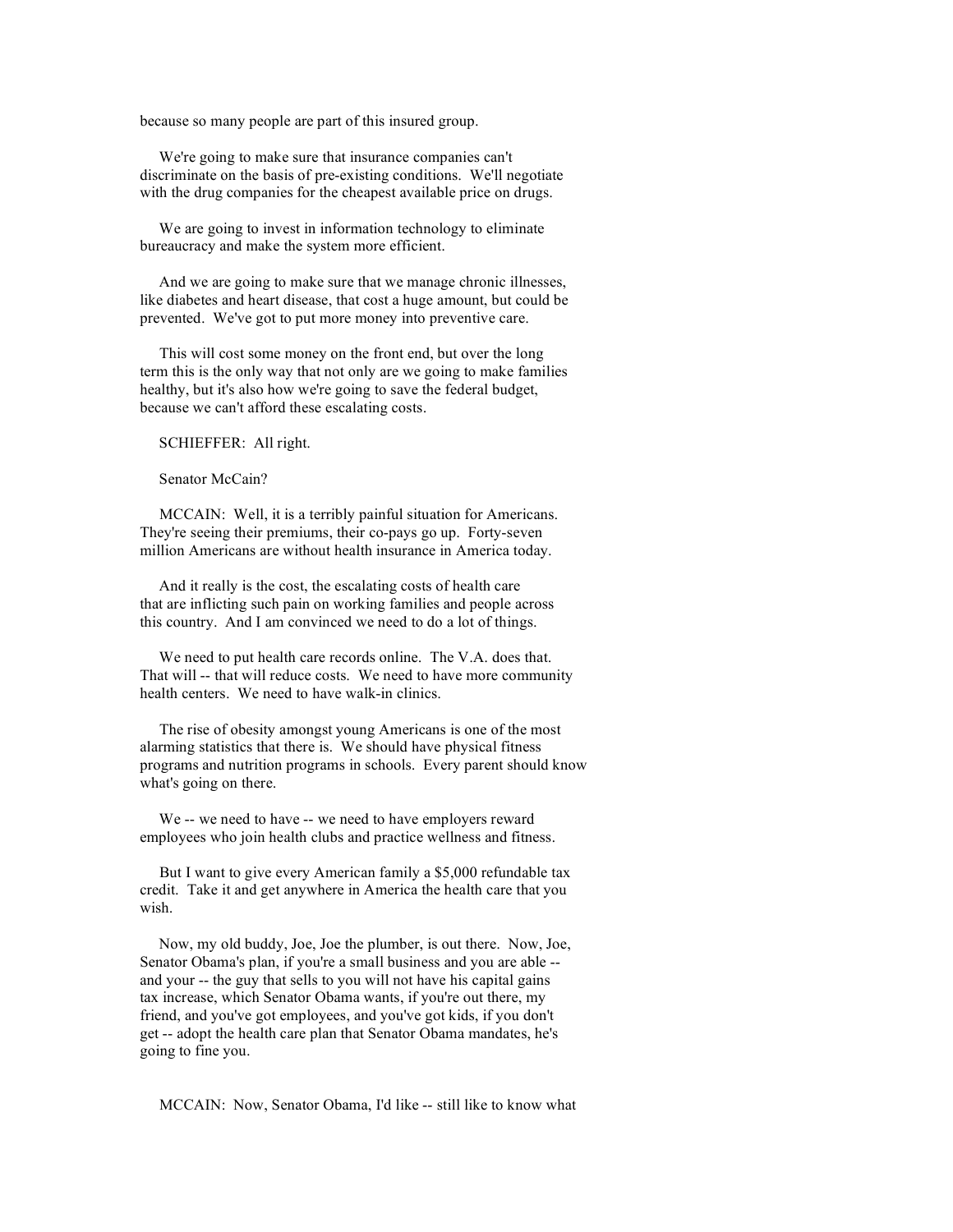that fine is going to be, and I don't think that Joe right now wants to pay a fine when he is seeing such difficult times in America's economy.

 Senator Obama wants to set up health care bureaucracies, take over the health care of America through -- as he said, his object is a single payer system.

 If you like that, you'll love Canada and England. So the point is...

SCHIEFFER: So that's your objective?

OBAMA: It is not and I didn't describe it...

MCCAIN: No, you stated it.

OBAMA: I just...

MCCAIN: Excuse me.

 OBAMA: I just described what my plan is. And I'm happy to talk to you, Joe, too, if you're out there. Here's your fine -- zero. You won't pay a fine, because...

MCCAIN: Zero?

 OBAMA: Zero, because as I said in our last debate and I'll repeat, John, I exempt small businesses from the requirement for large businesses that can afford to provide health care to their employees, but are not doing it.

 I exempt small businesses from having to pay into a kitty. But large businesses that can afford it, we've got a choice. Either they provide health insurance to their employees or somebody has to.

 Right now, what happens is those employees get dumped into either the Medicaid system, which taxpayers pick up, or they're going to the emergency room for uncompensated care, which everybody picks up in their premiums.

 The average family is paying an additional \$900 a year in higher premiums because of the uninsured.

 So here's what we do. We exempt small businesses. In fact, what, Joe, if you want to do the right thing with your employees and you want to provide them health insurance, we'll give you a 50 percent credit so that you will actually be able to afford it.

 If you don't have health insurance or you want to buy into a group plan, you will be able to buy into the plan that I just described.

 Now, what we haven't talked about is Senator McCain's plan. He says he's going to give you all a \$5,000 tax credit. That sounds pretty good. And you can go out and buy your own insurance.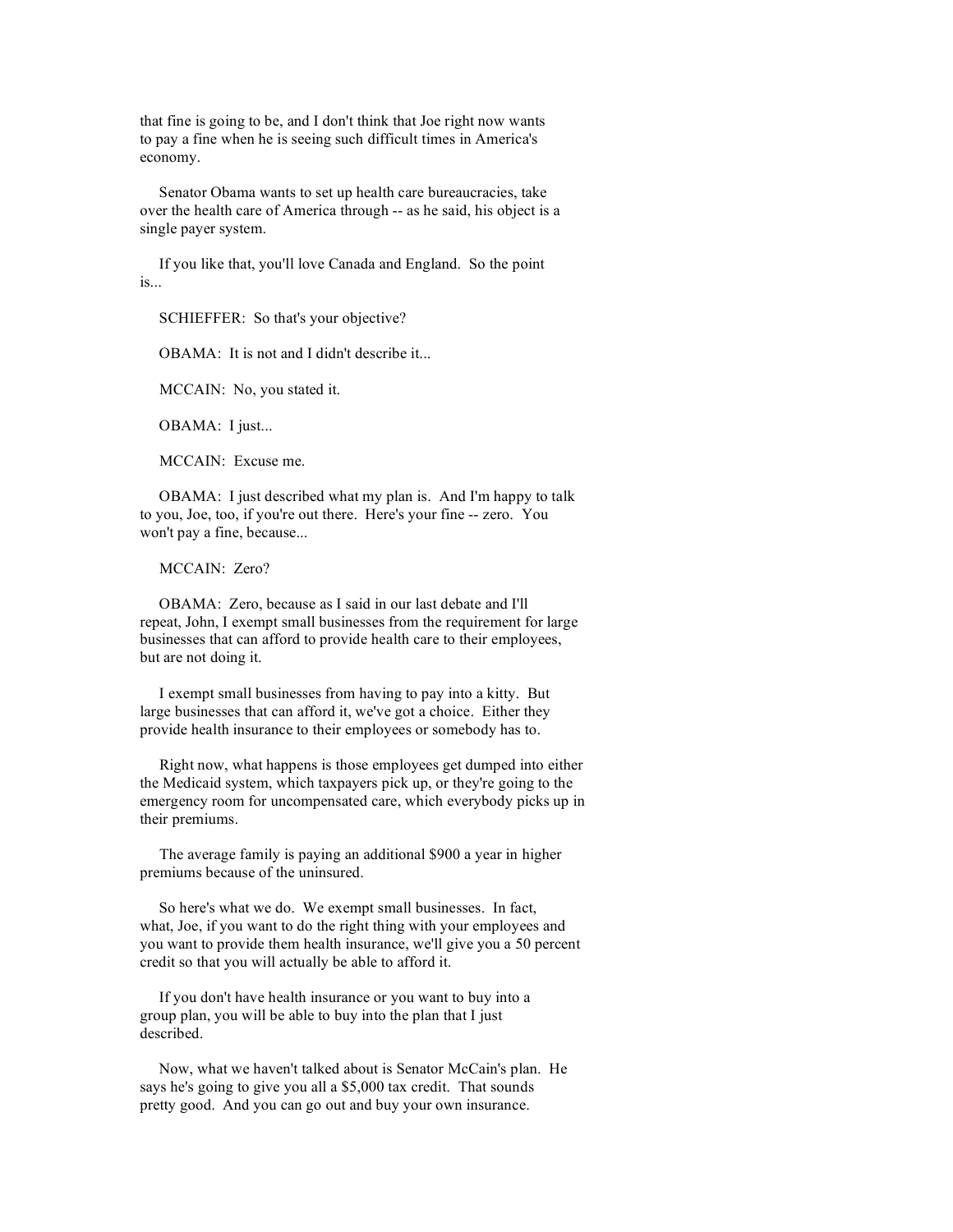Here's the problem -- that for about 20 million people, you may find yourselves no longer having employer-based health insurance. This is because younger people might be able to get health insurance for \$5,000, young and healthy folks.

 Older folks, let's healthy folks, what's going to end up happening is that you're going to be the only ones left in your employer-based system, your employers won't be able to afford it.

 And once you're out on your own with this \$5,000 credit, Senator McCain, for the first time, is going to be taxing the health care benefits that you have from your employer.

 And this is your plan, John. For the first time in history, you will be taxing people's health care benefits.

 By the way, the average policy costs about \$12,000. So if you've got \$5,000 and it's going to cost you \$12,000, that's a loss for you.

 Last point about Senator McCain's plan is that insurers right now, the main restrictions on what they do is primarily state law and, under Senator McCain's plan, those rules would be stripped away and you would start seeing a lot more insurance companies cherry-picking and excluding people from coverage.

 That, I think, is a mistake and I think that this is a fundamental difference in our campaign and how we would approach health care.

## SCHIEFFER: What about that?

 MCCAIN: Hey, Joe, you're rich, congratulations, because what Joe wanted to do was buy the business that he's been working for 10-12 hours a day, seven days a week, and you said that you wanted to spread the wealth, but -- in other words, take Joe's money and then you decide what to do with it.

 Now, Joe, you're rich, congratulations, and you will then fall into the category where you'll have to pay a fine if you don't provide health insurance that Senator Obama mandates, not the kind that you think is best for your family, your children, your employees, but the kind that he mandates for you.

That's big government at its best.

 Now, 95 percent of the people in America will receive more money under my plan because they will receive not only their present benefits, which may be taxed, which will be taxed, but then you add \$5,000 onto it, except for those people who have the gold-plated Cadillac insurance policies that have to do with cosmetic surgery and transplants and all of those kinds of things.

 And the good thing about this is they'll be able to go across America. The average cost of a health care insurance plan in America today is \$5,800. I'm going to give them \$5,000 to take with them wherever they want to go, and this will give them affordability.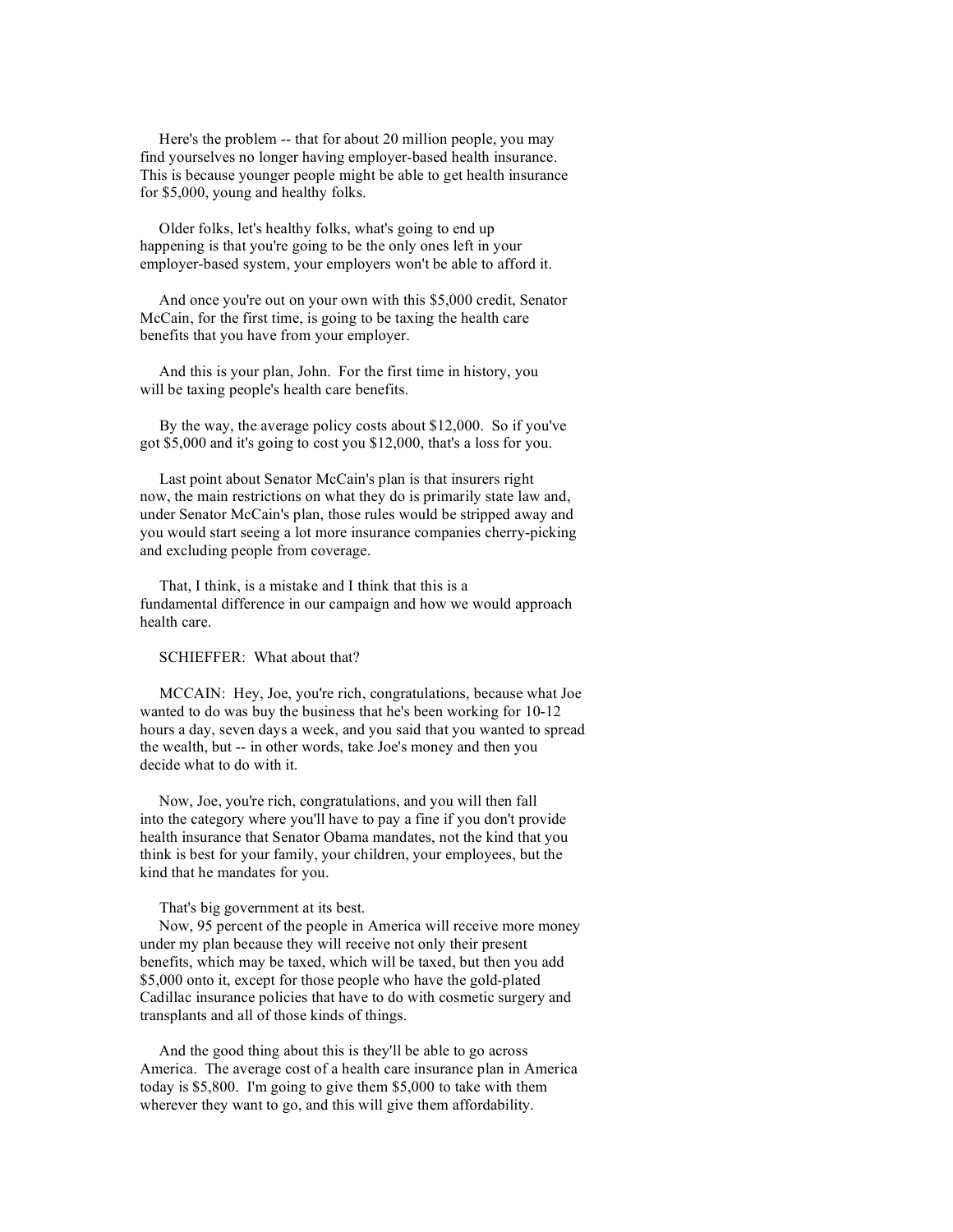This will give them availability. This will give them a chance to choose their own futures, not have Senator Obama and government decide that for them.

 This really gets down to the fundamental difference in our philosophies. If you notice that in all of this proposal, Senator - government wants -- Senator Obama wants government to do the job.

 Senator Obama wants government to do the job. I want, Joe, you to do the job.

 MCCAIN: I want to leave money in your pocket. I want you to be able to choose the health care for you and your family. That's what I'm all about. And we've got too much government and too much spending and the government is -- the size of government has grown by 40 percent in the last eight years.

 We can't afford that in the next eight years and Senator Obama, with the Democrats in charge of Congress, things have gotten worse. Have you noticed, they've been in charge the last two years.

SCHIEFFER: All right. A short response.

 OBAMA: Very briefly. You all just heard my plan. If you've got an employer-based health care plan, you keep it. Now, under Senator McCain's plan there is a strong risk that people would lose their employer-based health care.

 That's the choice you'll have is having your employer no longer provide you health care. And don't take my word for it. The U.S. Chamber of Commerce, which generally doesn't support a lot of Democrats, said that this plan could lead to the unraveling of the employer-based health care system.

 All I want to do, if you've already got health care, is lower your costs. That includes you, Joe.

 SCHIEFFER: All right. Let's stop there and go to another question. And this one goes to Senator McCain. Senator McCain, you believe Roe v. Wade should be overturned. Senator Obama, you believe it shouldn't.

 Could either of you ever nominate someone to the Supreme Court who disagrees with you on this issue? Senator McCain?

 MCCAIN: I would never and have never in all the years I've been there imposed a litmus test on any nominee to the court. That's not appropriate to do.

SCHIEFFER: But you don't want Roe v. Wade to be overturned?

 MCCAIN: I thought it was a bad decision. I think there were a lot of decisions that were bad. I think that decisions should rest in the hands of the states. I'm a federalist. And I believe strongly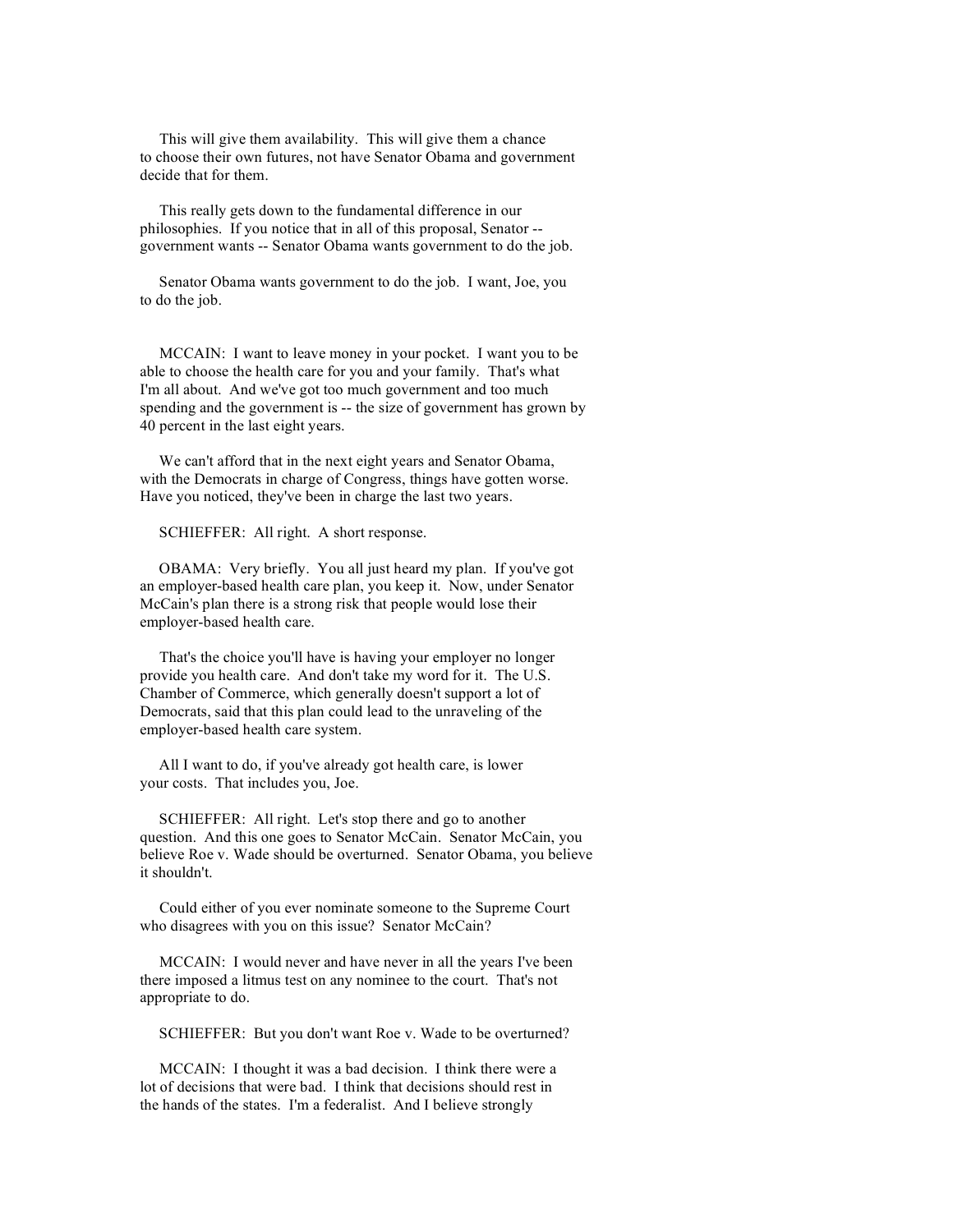that we should have nominees to the United States Supreme Court based on their qualifications rather than any litmus test.

 Now, let me say that there was a time a few years ago when the United States Senate was about to blow up. Republicans wanted to have just a majority vote to confirm a judge and the Democrats were blocking in an unprecedented fashion.

 We got together seven Republicans, seven Democrats. You were offered a chance to join. You chose not to because you were afraid of the appointment of, quote, "conservative judges."

 I voted for Justice Breyer and Justice Ginsburg. Not because I agreed with their ideology, but because I thought they were qualified and that elections have consequences when presidents are nominated. This is a very important issue we're talking about.

 Senator Obama voted against Justice Breyer and Justice Roberts on the grounds that they didn't meet his ideological standards. That's not the way we should judge these nominees. Elections have consequences. They should be judged on their qualifications. And so that's what I will do.

 I will find the best people in the world -- in the United States of America who have a history of strict adherence to the Constitution. And not legislating from the bench.

 SCHIEFFER: But even if it was someone -- even someone who had a history of being for abortion rights, you would consider them?

 MCCAIN: I would consider anyone in their qualifications. I do not believe that someone who has supported Roe v. Wade that would be part of those qualifications. But I certainly would not impose any litmus test.

SCHIEFFER: All right.

 OBAMA: Well, I think it's true that we shouldn't apply a strict litmus test and the most important thing in any judge is their capacity to provide fairness and justice to the American people.

 And it is true that this is going to be, I think, one of the most consequential decisions of the next president. It is very likely that one of us will be making at least one and probably more than one appointments and Roe versus Wade probably hangs in the balance.

 Now I would not provide a litmus test. But I am somebody who believes that Roe versus Wade was rightly decided. I think that abortion is a very difficult issue and it is a moral issue and one that I think good people on both sides can disagree on.

 But what ultimately I believe is that women in consultation with their families, their doctors, their religious advisers, are in the best position to make this decision. And I think that the Constitution has a right to privacy in it that shouldn't be subject to state referendum, any more than our First Amendment rights are subject to state referendum, any more than many of the other rights that we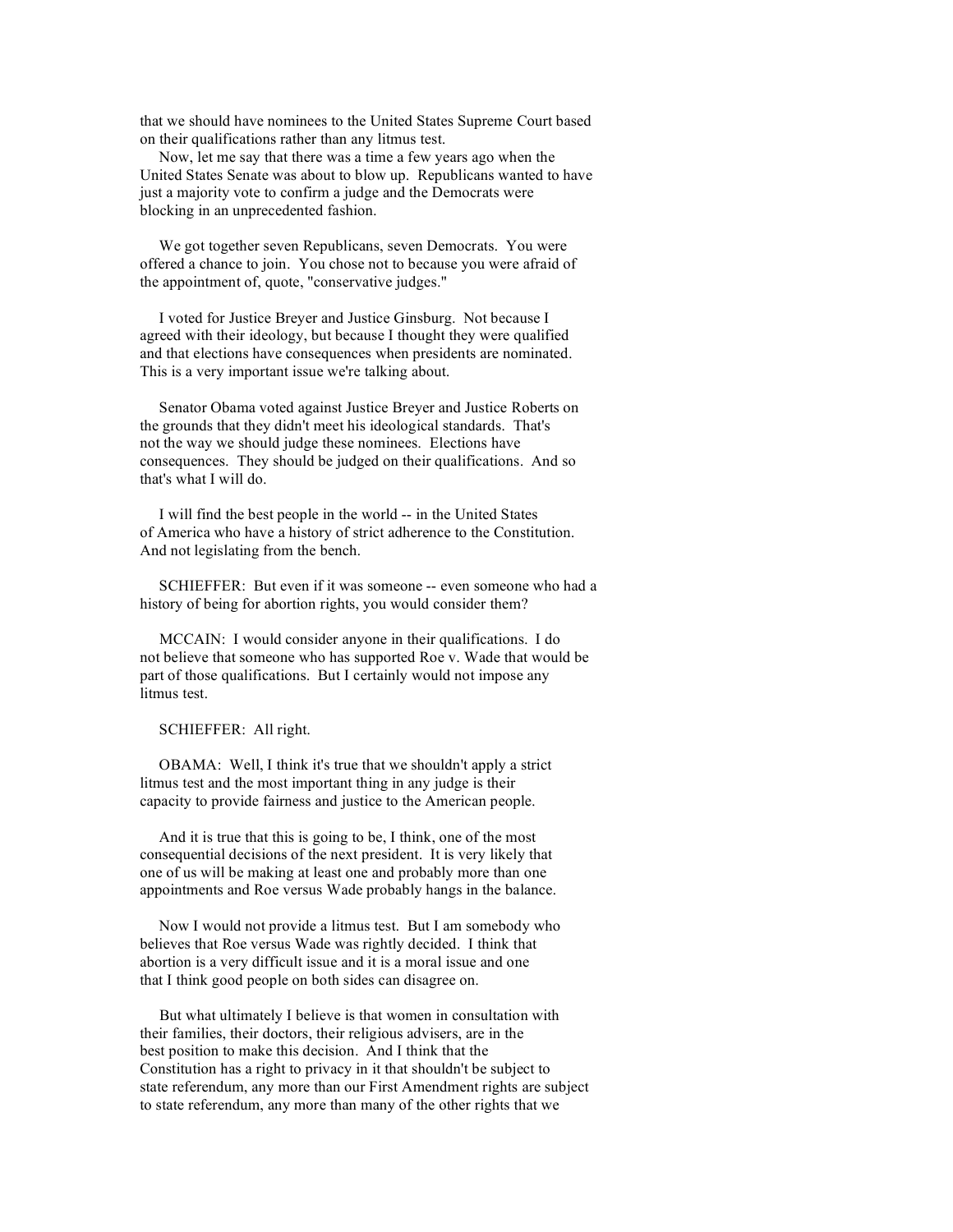have should be subject to popular vote.

 OBAMA: So this is going to be an important issue. I will look for those judges who have an outstanding judicial record, who have the intellect, and who hopefully have a sense of what real-world folks are going through.

 I'll just give you one quick example. Senator McCain and I disagreed recently when the Supreme Court made it more difficult for a woman named Lilly Ledbetter to press her claim for pay discrimination.

 For years, she had been getting paid less than a man had been paid for doing the exact same job. And when she brought a suit, saying equal pay for equal work, the judges said, well, you know, it's taken you too long to bring this lawsuit, even though she didn't know about it until fairly recently.

 We tried to overturn it in the Senate. I supported that effort to provide better guidance to the courts; John McCain opposed it.

 I think that it's important for judges to understand that if a woman is out there trying to raise a family, trying to support her family, and is being treated unfairly, then the court has to stand up, if nobody else will. And that's the kind of judge that I want.

## SCHIEFFER: Time's up.

 MCCAIN: Obviously, that law waved the statute of limitations, which you could have gone back 20 or 30 years. It was a trial lawyer's dream.

 Let me talk to you about an important aspect of this issue. We have to change the culture of America. Those of us who are proudly pro-life understand that. And it's got to be courage and compassion that we show to a young woman who's facing this terribly difficult decision.

 Senator Obama, as a member of the Illinois State Senate, voted in the Judiciary Committee against a law that would provide immediate medical attention to a child born of a failed abortion. He voted against that.

 And then, on the floor of the State Senate, as he did 130 times as a state senator, he voted present.

 Then there was another bill before the Senate Judiciary Committee in the state of Illinois not that long ago, where he voted against a ban on partial-birth abortion, one of the late-term abortion, a really -- one of the bad procedures, a terrible. And then, on the floor of the Illinois State Senate, he voted present.

 I don't know how you vote "present" on some of that. I don't know how you align yourself with the extreme aspect of the proabortion movement in America. And that's his record, and that's a matter of his record.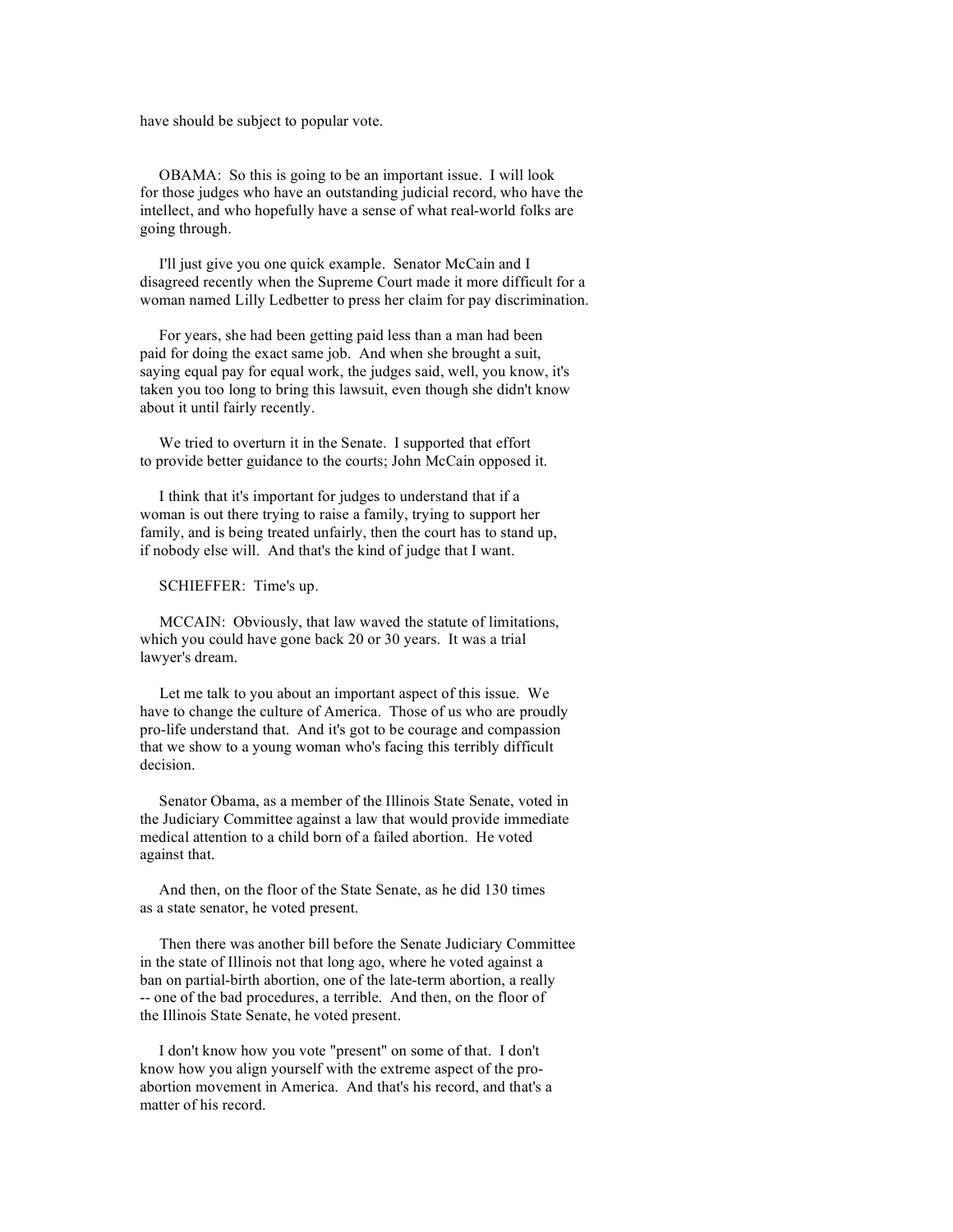And he'll say it has something to do with Roe v. Wade, about the Illinois State Senate. It was clear-cut votes that Senator Obama voted, I think, in direct contradiction to the feelings and views of mainstream America.

SCHIEFFER: Response?

 OBAMA: Yes, let me respond to this. If it sounds incredible that I would vote to withhold lifesaving treatment from an infant, that's because it's not true. The -- here are the facts.

 There was a bill that was put forward before the Illinois Senate that said you have to provide lifesaving treatment and that would have helped to undermine Roe v. Wade. The fact is that there was already a law on the books in Illinois that required providing lifesaving treatment, which is why not only myself but pro-choice Republicans and Democrats voted against it.

 And the Illinois Medical Society, the organization of doctors in Illinois, voted against it. Their Hippocratic Oath would have required them to provide care, and there was already a law in the books.

 With respect to partial-birth abortion, I am completely supportive of a ban on late-term abortions, partial-birth or otherwise, as long as there's an exception for the mother's health and life, and this did not contain that exception.

 And I attempted, as many have in the past, of including that so that it is constitutional. And that was rejected, and that's why I voted present, because I'm willing to support a ban on late-term abortions as long as we have that exception.

 The last point I want to make on the issue of abortion. This is an issue that -- look, it divides us. And in some ways, it may be difficult to -- to reconcile the two views.

 But there surely is some common ground when both those who believe in choice and those who are opposed to abortion can come together and say, "We should try to prevent unintended pregnancies by providing appropriate education to our youth, communicating that sexuality is sacred and that they should not be engaged in cavalier activity, and providing options for adoption, and helping single mothers if they want to choose to keep the baby."

 Those are all things that we put in the Democratic platform for the first time this year, and I think that's where we can find some common ground, because nobody's pro-abortion. I think it's always a tragic situation.

OBAMA: We should try to reduce these circumstances.

SCHIEFFER: Let's give Senator McCain a short response...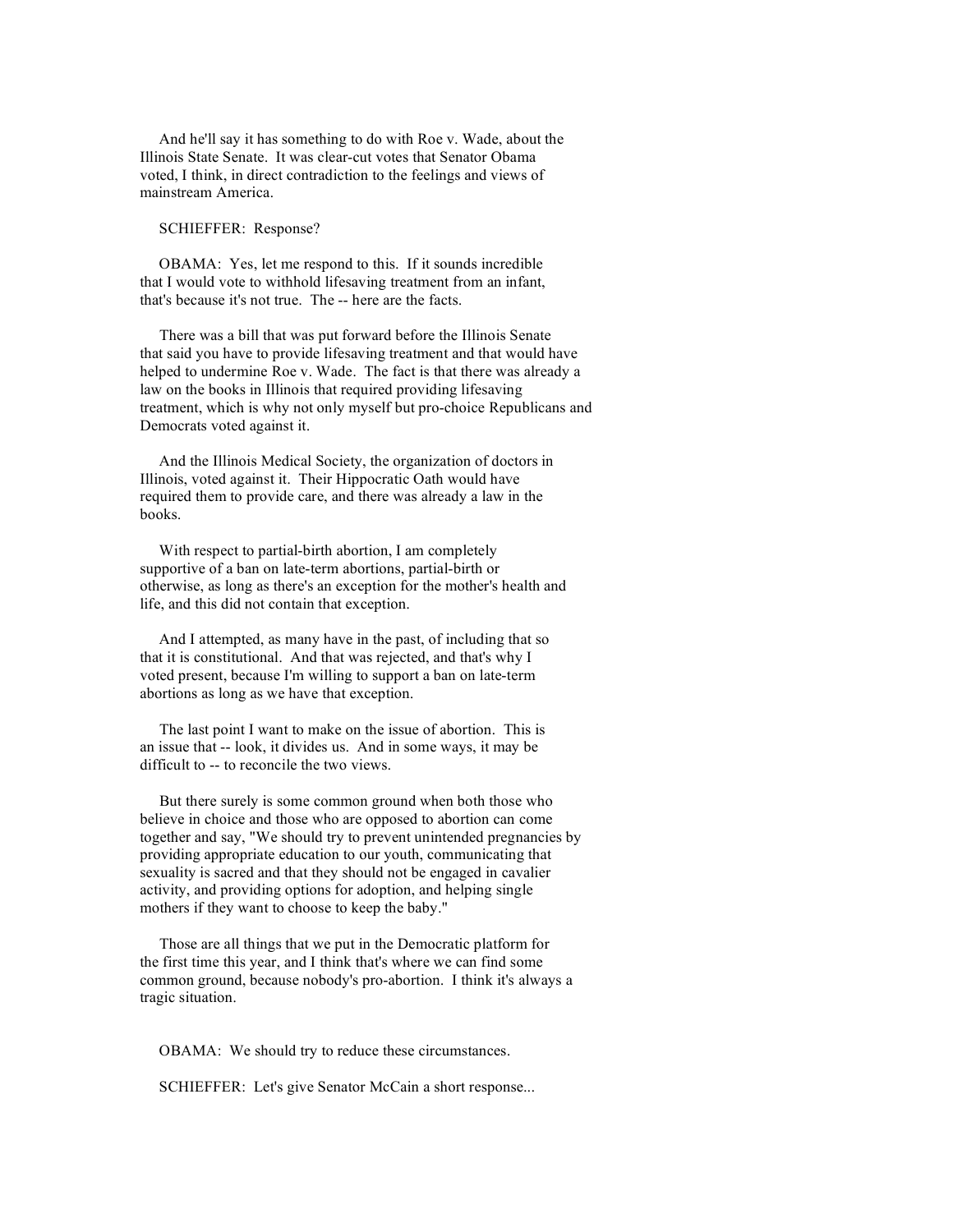MCCAIN: Just again...

SCHIEFFER: ... and then...

 MCCAIN: Just again, the example of the eloquence of Senator Obama. He's health for the mother. You know, that's been stretched by the pro-abortion movement in America to mean almost anything.

 That's the extreme pro-abortion position, quote, "health." But, look, Cindy and I are adoptive parents. We know what a treasure and joy it is to have an adopted child in our lives. We'll do everything we can to improve adoption in this country.

 But that does not mean that we will cease to protect the rights of the unborn. Of course, we have to come together. Of course, we have to work together, and, of course, it's vital that we do so and help these young women who are facing such a difficult decision, with a compassion, that we'll help them with the adoptive services, with the courage to bring that child into this world and we'll help take care of it.

 SCHIEFFER: Let's stop there, because I want to get in a question on education and I'm afraid this is going to have to be our last question, gentlemen.

 The question is this: the U.S. spends more per capita than any other country on education. Yet, by every international measurement, in math and science competence, from kindergarten through the 12th grade, we trail most of the countries of the world.

 The implications of this are clearly obvious. Some even say it poses a threat to our national security.

Do you feel that way and what do you intend to do about it?

The question to Senator Obama first.

 OBAMA: This probably has more to do with our economic future than anything and that means it also has a national security implication, because there's never been a nation on earth that saw its economy decline and continued to maintain its primacy as a military power.

 So we've got to get our education system right. Now, typically, what's happened is that there's been a debate between more money or reform, and I think we need both.

 In some cases, we are going to have to invest. Early childhood education, which closes the achievement gap, so that every child is prepared for school, every dollar we invest in that, we end up getting huge benefits with improved reading scores, reduced dropout rates, reduced delinquency rates.

 I think it's going to be critically important for us to recruit a generation of new teachers, an army of new teachers, especially in math and science, give them higher pay, give them more professional development and support in exchange for higher standards and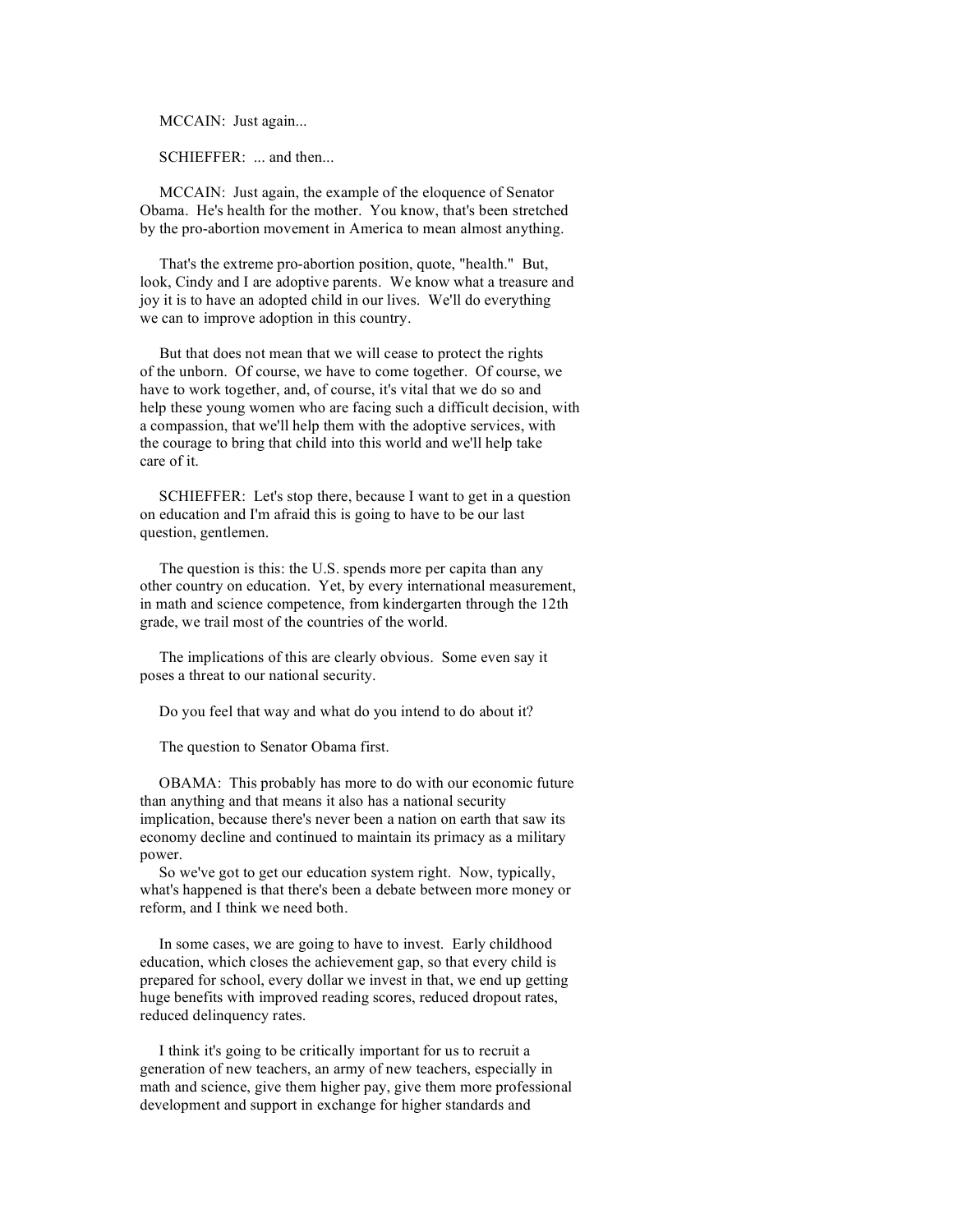#### accountability.

 And I think it's important for us to make college affordable. Right now, I meet young people all across the country who either have decided not to go to college or if they're going to college, they are taking on \$20,000, \$30,000, \$50,000, \$60,000 worth of debt, and it's very difficult for them to go into some fields, like basic research in science, for example, thinking to themselves that they're going to have a mortgage before they even buy a house.

 And that's why I've proposed a \$4,000 tuition credit, every student, every year, in exchange for some form of community service, whether it's military service, whether it's Peace Corps, whether it's working in a community.

 If we do those things, then I believe that we can create a better school system.

 But there's one last ingredient that I just want to mention, and that's parents. We can't do it just in the schools. Parents are going to have to show more responsibility. They've got to turn off the TV set, put away the video games, and, finally, start instilling that thirst for knowledge that our students need.

SCHIEFFER: Senator McCain?

 MCCAIN: Well, it's the civil rights issue of the 21st century. There's no doubt that we have achieved equal access to schools in America after a long and difficult and terrible struggle.

 But what is the advantage in a low income area of sending a child to a failed school and that being your only choice?

 So choice and competition amongst schools is one of the key elements that's already been proven in places in like New Orleans and New York City and other places, where we have charter schools, where we take good teachers and we reward them and promote them.

 And we find bad teachers another line of work. And we have to be able to give parents the same choice, frankly, that Senator Obama and Mrs. Obama had and Cindy and I had to send our kids to the school - their kids to the school of their choice.

 Charter schools aren't the only answer, but they're providing competition. They are providing the kind of competitions that have upgraded both schools -- types of schools.

 Now, throwing money at the problem is not the answer. You will find that some of the worst school systems in America get the most money per student.

So I believe that we need to reward these good teachers.

 MCCAIN: We need to encourage programs such as Teach for America and Troops to Teachers where people, after having served in the military, can go right to teaching and not have to take these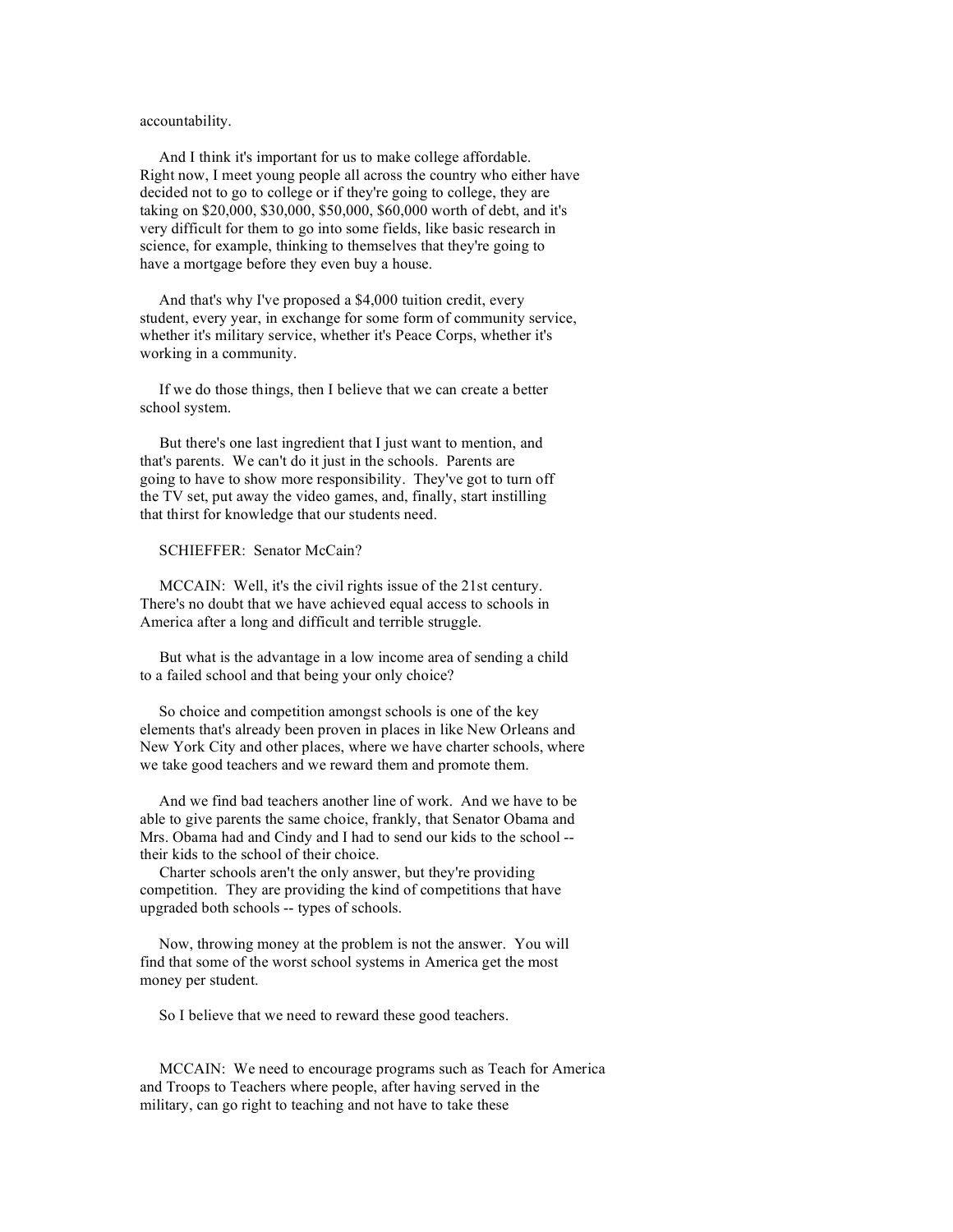examinations which -- or have the certification that some are required in some states.

 Look, we must improve education in this country. As far as college education is concerned, we need to make those student loans available. We need to give them a repayment schedule that they can meet. We need to have full student loan program for in-state tuition. And we certainly need to adjust the certain loan eligibility to inflation.

 SCHIEFFER: Do you think the federal government should play a larger role in the schools? And I mean, more federal money?

 OBAMA: Well, we have a tradition of local control of the schools and that's a tradition that has served us well. But I do think that it is important for the federal government to step up and help local school districts do some of the things they need to do.

 Now we tried to do this under President Bush. He put forward No Child Left Behind. Unfortunately, they left the money behind for No Child Left Behind. And local school districts end up having more of a burden, a bunch of unfunded mandates, the same kind of thing that happened with special education where we did the right thing by saying every school should provide education to kids with special needs, but we never followed through on the promise of funding, and that left local school districts very cash-strapped.

 So what I want to do is focus on early childhood education, providing teachers higher salaries in exchange for more support. Senator McCain and I actually agree on two things that he just mentioned.

 Charter schools, I doubled the number of charter schools in Illinois despite some reservations from teachers unions. I think it's important to foster competition inside the public schools.

 And we also agree on the need for making sure that if we have bad teachers that they are swiftly -- after given an opportunity to prove themselves, if they can't hack it, then we need to move on because our kids have to have their best future.

 Where we disagree is on the idea that we can somehow give out vouchers -- give vouchers as a way of securing the problems in our education system. And I also have to disagree on Senator McCain's record when it comes to college accessibility and affordability.

 Recently his key economic adviser was asked about why he didn't seem to have some specific programs to help young people go to college and the response was, well, you know, we can't give money to every interest group that comes along.

 I don't think America's youth are interest groups, I think they're our future. And this is an example of where we are going to have to prioritize. We can't say we're going to do things and then not explain in concrete terms how we're going to pay for it.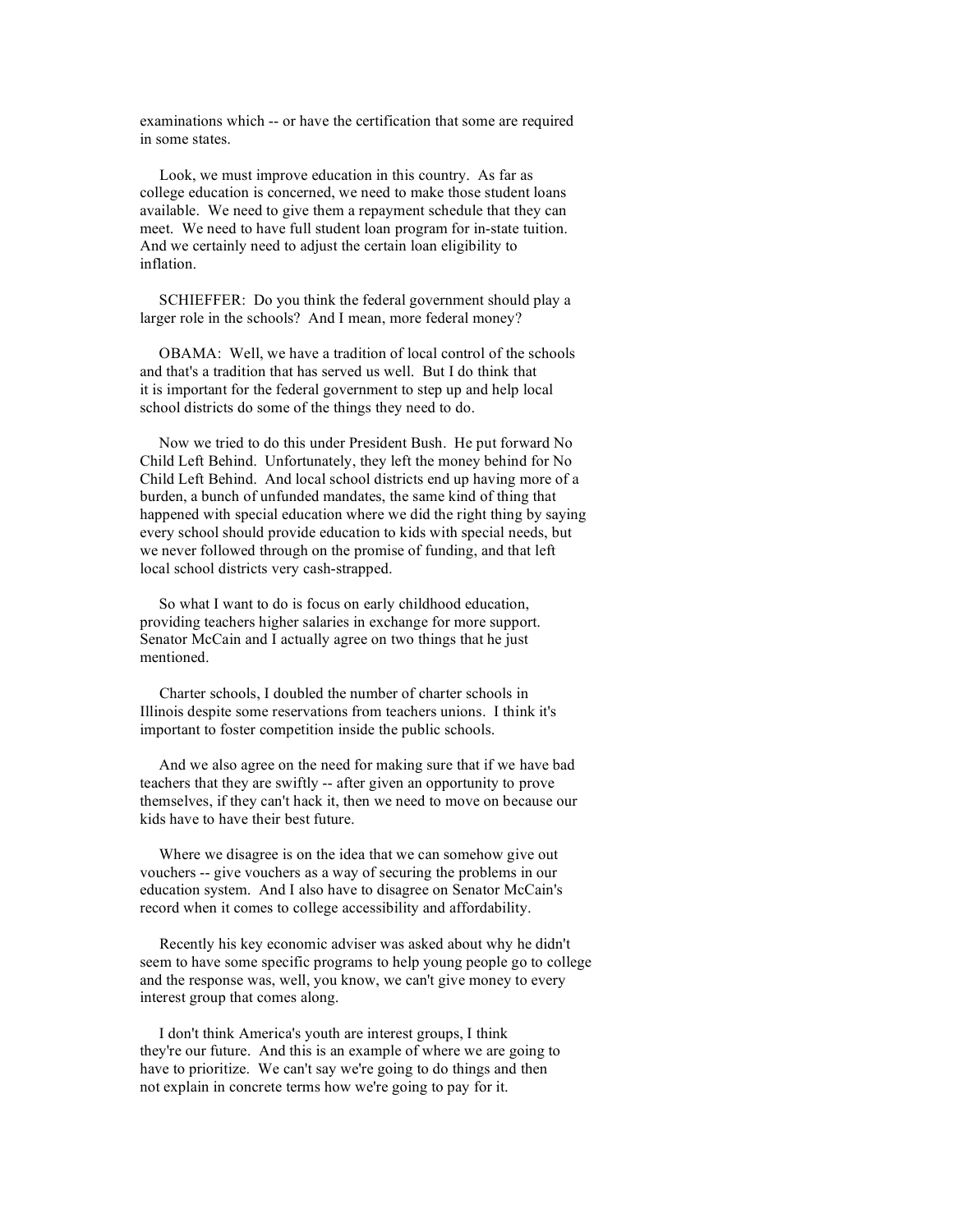And if we're going to do some of the things you mentioned, like lowering loan rates or what have you, somebody has got to pay for it. It's not going to happen on its own.

SCHIEFFER: What about that, Senator?

 MCCAIN: Well, sure. I'm sure you're aware, Senator Obama, of the program in the Washington, D.C., school system where vouchers are provided and there's a certain number, I think it's a thousand and some and some 9,000 parents asked to be eligible for that.

 Because they wanted to have the same choice that you and I and Cindy and your wife have had. And that is because they wanted to choose the school that they thought was best for their children.

 And we all know the state of the Washington, D.C., school system. That was vouchers. That was voucher, Senator Obama. And I'm frankly surprised you didn't pay more attention to that example.

 Now as far as the No Child Left Behind is concerned, it was a great first beginning in my view. It had its flaws, it had its problems, the first time we had looked at the issue of education in America from a nationwide perspective. And we need to fix a lot of the problems. We need to sit down and reauthorize it.

 But, again, spending more money isn't always the answer. I think the Head Start program is a great program. A lot of people, including me, said, look, it's not doing what it should do. By the third grade many times children who were in the Head Start program aren't any better off than the others.

 Let's reform it. Let's reform it and fund it. That was, of course, out-of-bounds by the Democrats. We need to reform these programs. We need to have transparency. We need to have rewards. It's a system that cries out for accountability and transparency and the adequate funding.

 And I just said to you earlier, town hall meeting after town hall meeting, parents come with kids, children -- precious children who have autism. Sarah Palin knows about that better than most. And we'll find and we'll spend the money, research, to find the cause of autism. And we'll care for these young children. And all Americans will open their wallets and their hearts to do so.

 MCCAIN: But to have a situation, as you mentioned in our earlier comments, that the most expensive education in the world is in the United States of America also means that it cries out for reform, as well

 And I will support those reforms, and I will fund the ones that are reformed. But I'm not going to continue to throw money at a problem. And I've got to tell you that vouchers, where they are requested and where they are agreed to, are a good and workable system. And it's been proven.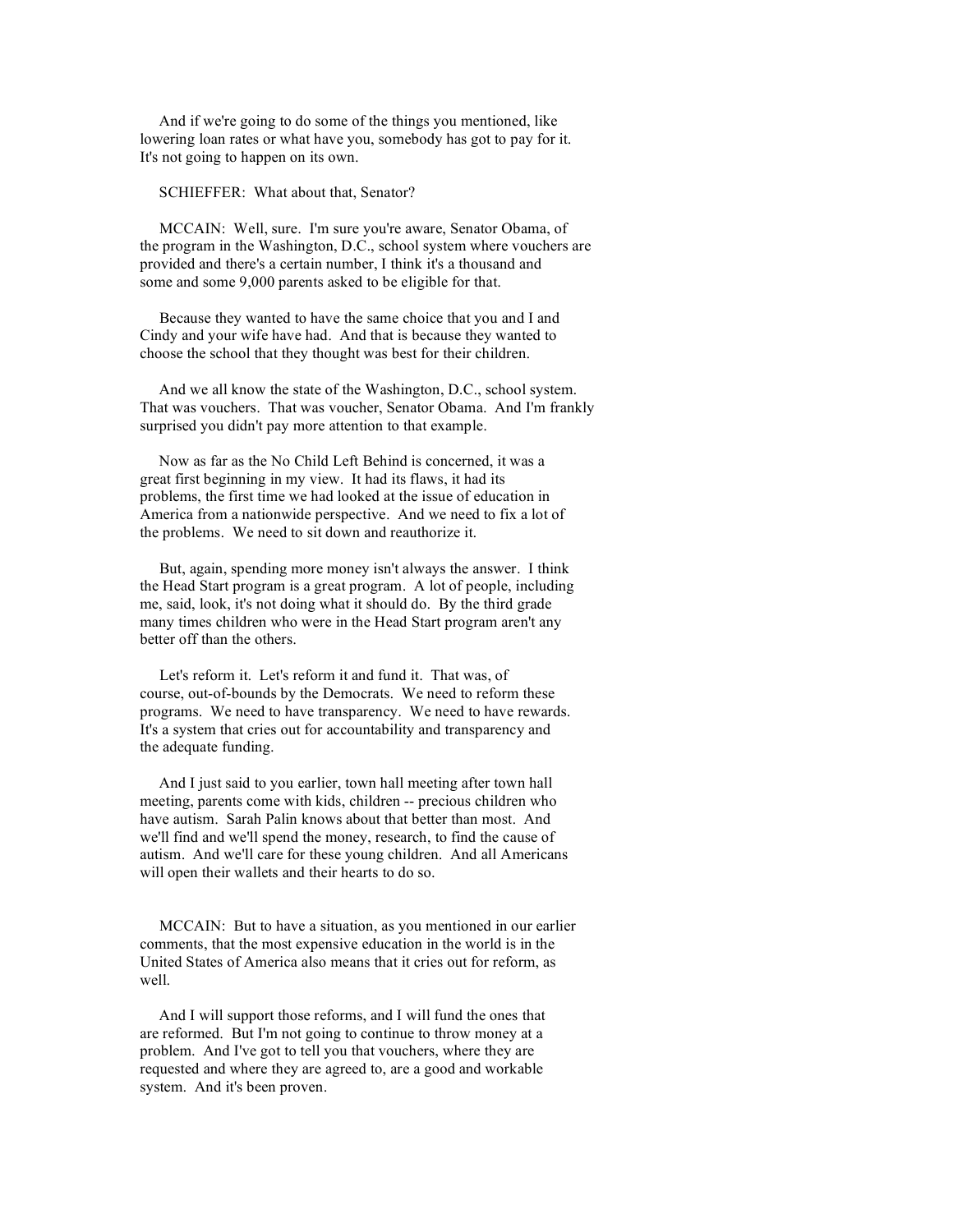OBAMA: I'll just make a quick comment about vouchers in D.C. Senator McCain's absolutely right: The D.C. school system is in terrible shape, and it has been for a very long time. And we've got a wonderful new superintendent there who's working very hard with the young mayor there to try...

MCCAIN: Who supports vouchers.

OBAMA: ... who initiated -- actually, supports charters.

MCCAIN: She supports vouchers, also.

 OBAMA: But the -- but here's the thing, is that, even if Senator McCain were to say that vouchers were the way to go -- I disagree with him on this, because the data doesn't show that it actually solves the problem -- the centerpiece of Senator McCain's education policy is to increase the voucher program in D.C. by 2,000 slots.

 That leaves all of you who live in the other 50 states without an education reform policy from Senator McCain.

 So if we are going to be serious about this issue, we've got to have a president who is going to tackle it head-on. And that's what I intend to do as president.

SCHIEFFER: All right.

 MCCAIN: Because there's not enough vouchers; therefore, we shouldn't do it, even though it's working. I got it.

SCHIEFFER: All right.

 Gentlemen, we have come to the close. Before I ask both of you for your closing statements tonight, I'd like to invite our viewers and listeners to go to MyDebates.org, where you will find this evening's debates and the three that preceded tonight's debate.

 Now, for the final statements, by a coin toss, Senator McCain goes first.

MCCAIN: Well, thank you again, Bob.

Thanks to Hofstra.

 And it's great to be with you again. I think we've had a very healthy discussion.

 My friends, as I said in my opening remarks, these are very difficult times and challenges for America. And they were graphically demonstrated again today.

 America needs a new direction. We cannot be satisfied with what we've been doing for the last eight years.

 I have a record of reform, and taking on my party, the other party, the special interests, whether it be an HMO Patients' Bill of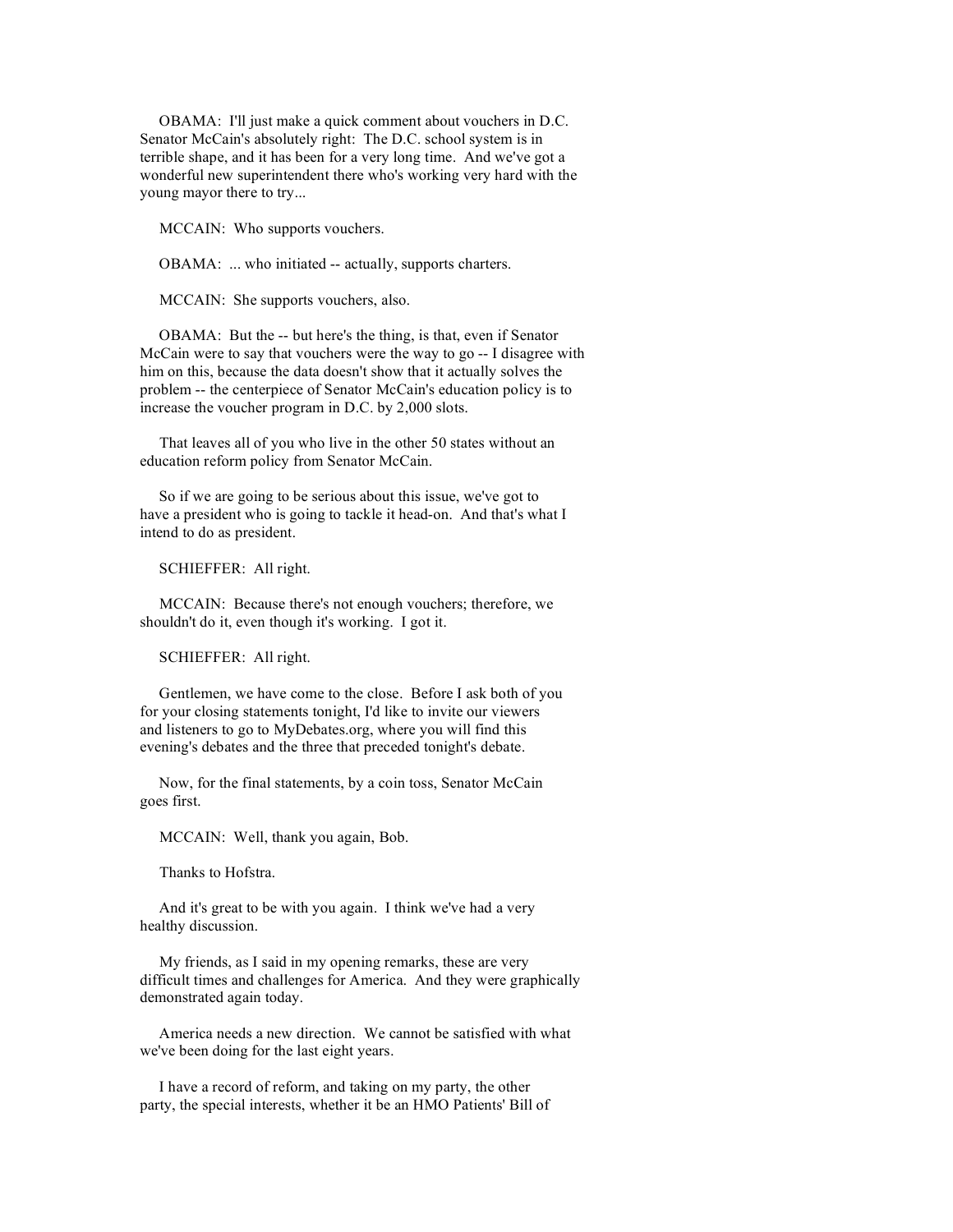Rights, or trying to clean up the campaign finance system in -- in this country, or whether it be establishment of a 9/11 Commission, I have a long record of it.

 And I've been a careful steward of your tax dollars. We have to make health care affordable and available. We have to make quality education there for all of our citizens, not just the privileged few.

 We have to stop the spending. We have to stop the spending, which has mortgaged your children's futures.

 All of these things and all the promises and commitments that Senator Obama and I made (inaudible) made to you tonight will base - will be based on whether you can trust us or not to be careful stewards of your tax dollar, to make sure America is safe and secure and prosperous, to make sure we reform the institutions of government.

 That's why I've asked you not only to examine my record, but my proposals for the future of this country.

 I've spent my entire life in the service of this nation and putting my country first. As a long line of McCains that have served our country for a long time in war and in peace, it's been the great honor of my life, and I've been proud to serve.

 And I hope you'll give me an opportunity to serve again. I'd be honored and humbled.

SCHIEFFER: Senator?

 OBAMA: Well, I want to thank Senator McCain and Bob for moderating.

 I think we all know America is going through tough times right now. The policies of the last eight years and -- and Washington's unwillingness to tackle the tough problems for decades has left us in the worst economic crisis since the Great Depression.

 And that's why the biggest risk we could take right now is to adopt the same failed policies and the same failed politics that we've seen over the last eight years and somehow expect a different result.

 We need fundamental change in this country, and that's what I'd like to bring.

 You know, over the last 20 months, you've invited me into your homes. You've shared your stories with me. And you've confirmed once again the fundamental decency and generosity of the American people.

And that's why I'm sure that our brighter days are still ahead.

 But we're going to have to invest in the American people again, in tax cuts for the middle class, in health care for all Americans, and college for every young person who wants to go. In businesses that can create the new energy economy of the future. In policies that will lift wages and will grow our middle class.